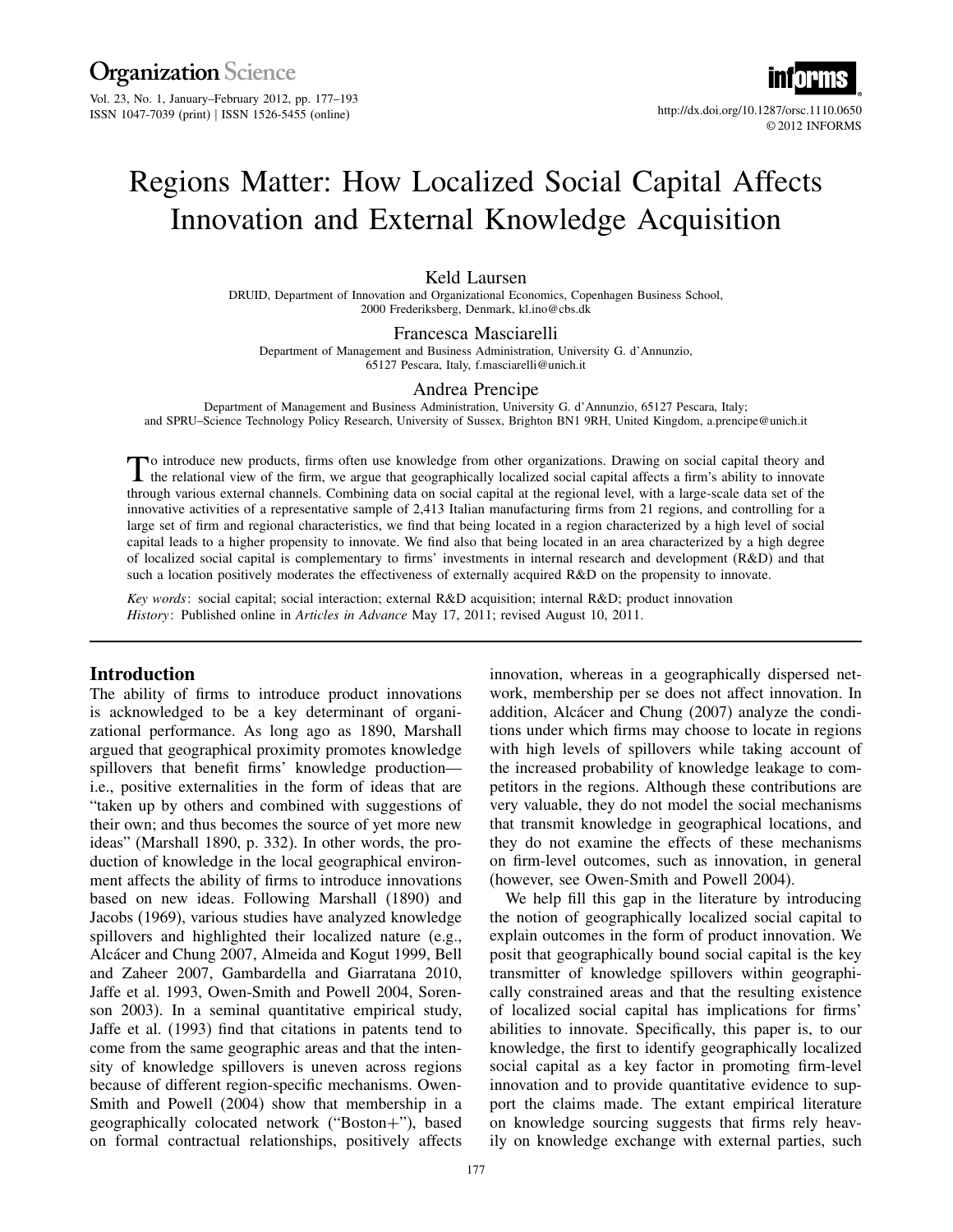as suppliers, customers, universities, other key individuals, and sometimes even competitors (Chesbrough 2003, Landry et al. 2002, Laursen and Salter 2006, von Hippel 2005). The central argument in this paper is that geographically bound social capital facilitates joint learning for innovation and reduces the search and transaction costs of both contractual and noncontractual interaction among the economic actors in a region. We define regional social capital as the localized norms and networks that enable people to act collectively within a region. This conceptualization follows Woolcock and Narayan's (2000, p. 226) general definition of social capital. We examine a key dimension of social capital namely, the level of social interaction at the regional level.

This paper draws on social capital theory, the relational view of the firm, and the geography literature to examine the importance of regional social capital for firms' innovative capabilities. Using these elements, we build a theory that predicts a positive effect of regional social capital on firm-level innovation outcomes, and we explain how investments in both internal and externally acquired research and development (R&D) interact with regional social capital in explaining firm-level innovation. Our empirical investigation exploits withincountry regional variation to investigate the effects of social capital on innovation. We use the case of Italy because we have access to regional data and also to reliable microeconomic data on firms and their innovative activities. Italy also provides an interesting test case because (a) social capital is unevenly distributed across Italian regions (Putnam et al. 1993), (b) Italy constitutes an empirical focus for prominent sociology inputs to the social capital debate (Banfield 1958, Putnam et al. 1993), and (c) Italy features prominently in the tradition of research on industrial districts (e.g., Brusco 1982, Piore and Sabel 1984). To analyze the effect of social capital on product innovation, we combine data on social capital at the regional level with a large-scale data set on innovative activities in a representative sample of 2,413 Italian manufacturing firms from 21 regions. We show that being located in a region characterized by a high level of localized social interaction leads to a higher propensity to innovate. This result holds after controlling for a large set of firm and regional characteristics, as well as regional political participation.<sup>1</sup> We find that firms that have invested in absorptive capacity in the form of internal R&D are more likely to benefit from localized social interaction. Moreover—and in line with our proposed theory of localized social capital—we find that social capital in terms of localized social interaction represents an external contingency that positively affects the efficiency of the external sourcing of R&D; i.e., location in an area characterized by a high degree of social interaction positively moderates the effect of externally acquired R&D on innovation outcome.

In terms of the originality of our contribution, our study is novel in introducing social capital into the literature on geographically localized knowledge creation: to the best of our knowledge, this is the first study that demonstrates the existence of Marshallian knowledge spillovers linked to localized social capital. One set of important contributions in the management literature (e.g., Nahapiet and Ghoshal 1998, Tsai and Ghoshal 1998) focuses on social capital and innovation in intrafirm relationships, but as the authors in this tradition themselves acknowledge, their analyses can be extended to other institutional settings characterized by enduring relationships, including interorganizational interactions. Another pertinent contribution (Owen-Smith and Powell 2004) addresses the issue of firms' network positions in local networks and firmlevel innovation and emphasizes the strategic benefits of formal connections, but does not address the role of ties to individuals or the social aspects of collaboration. We also extend the literature on geographically localized social capital (e.g., Kalnins and Chung 2006, Uzzi 1997) to encompass firms' product innovation more explicitly by explaining how firms' investments in internal and external R&D are intertwined with localized social capital—derived from the social interaction of individuals—in producing innovation outcomes, and we provide a set of micromechanisms that underpin the macroconcept of localized social capital in the context of innovation. As a starting point, we posit that interaction on innovation between a focal firm and its environment has two essential requirements: the exchange of information/knowledge, and the provision of trust to support joint activities in a highly imperfect market. We add to the social capital literature by specifying two theoretical effects of localized social capital that facilitate these requirements: geographically localized connectivity and trust effects. On a related note, we extend the argument made in the innovation literature that external knowledge acquisition can be an important ingredient in product innovation beyond the focus on the relationship between internal and external knowledge sources and its effect on firms' abilities to introduce product innovation (Arora and Gambardella 1990, Cassiman and Veugelers 2006, Schmidt 2010). Given pervasive market failures in the markets for technology (Arora et al. 2001)—and holding the interaction between internal and external R&D constant—we introduce localized social capital as an important contingency for effective external R&D investments.

Finally, we make an important empirical contribution in considering social capital as a factor that is embedded in the local geographical environment of the firm not something linked to its narrow external relationships, e.g., associations with suppliers, customers, and universities. In following the original idea by Putnam et al. (1993) to link social capital to the local geography, we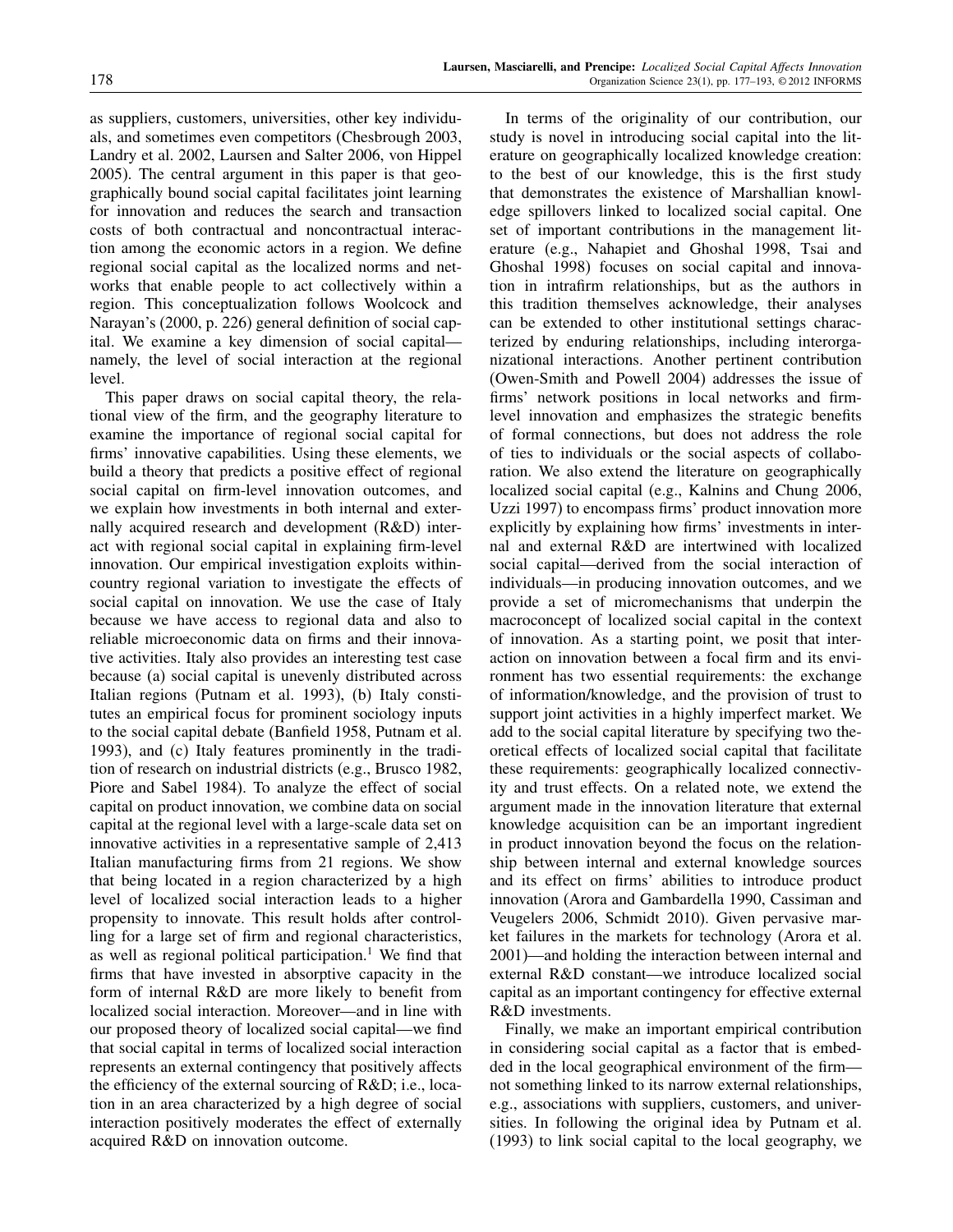avoid a setup where observed social capital could be nothing more than a reflection of a focal firms' ability to establish well-functioning external relations. Our approach, on the other hand, creates a desirable distance between the independent and dependent variables.

# Empirical and Theoretical Background

The importance of social variables to explain differences in economic outcomes across regions has a long tradition. Banfield (1958) argued that southern Italy's economic backwardness was due to a lack of social capital, while Putnam et al. (1993) has found that the performance of Italian social and political institutions is influenced strongly by citizens' engagement in community affairs, i.e., by social capital. The study by Putnam and his colleagues prompted a substantial body of research on the relationship between social capital and economic outcomes (Nahapiet and Ghoshal 1998) as well as many empirical studies focusing on the role of geographically constrained social capital at different levels of aggregation, ranging from cities (e.g., Jacobs 1961) and regions (e.g., Beugelsdijk and van Schaik 2005, Putnam et al. 1993) to entire nations (e.g., Knack and Keefer 1997, Zak and Knack 2001).

The relational view of the firm prompts the conjecture that firms' critical resources often span firm boundaries and are embedded in interfirm resources and routines (Dyer and Singh 1998); therefore, complementary resource endowments, effective governance, and external partners are important sources of knowledge for new ideas and information that can result in product innovations and consequential supernormal profits. The Marshallian view posits that agglomeration is driven by spillovers of information, knowledge, and new ideas. Spillovers are context-dependent as a result of two interrelated factors. First, an important component of knowledge is tacit, difficult to unbundle from its context ("sticky"), and complex; therefore, its transfer requires information-rich, face-to-face interactions (Nelson and Winter 1982, Szulanski 1996, von Hippel 1994). Second, personal contacts—the major means of face-to-face interaction—are fostered by proximity and are less likely to be established over larger geographical distances (Rosenthal and Strange 2003, Storper and Venables 2004). In the words of Rosenthal and Strange (2003, p. 387), "Information spillovers that require frequent contact between workers may dissipate over a short distance as walking to a meeting place becomes difficult or as random encounters become rare." Given that individuals are proximate within geographical regions, these geographic spaces play a key role in defining the geographic boundaries of social capital. In addition, through their social interactions, the individuals residing within particular regions develop shared identities based on industry similarities and associated communication codes, which facilitate cooperation within these individual regions (Romanelli and Khessina 2005).

Our analysis rests on three additional assumptions. First, personal relationships overlap work relationships because social capital is dependent on individual attitudes and behaviors, which impinge on the collective behavior of firms. This assumption is supported by the literature on localized economic activities, which argues that multiple-level networks (professional and personal) eventually merge within geographical locations (Brusco 1982, Saxenian 1994). Saxenian (1994) argues that the success of Silicon Valley compared with other regions, such as Route 128, is based on a more robust exchange of ideas among firms and other local institutions, facilitated by a system of collaboration and learning. Second, we take location as a given. To a degree, this assumption is supported by Dahl and Sorenson (2009), who find that entrepreneurs place much more emphasis on closeness to family and friends when deciding where to locate those businesses than on regional characteristics that might influence the performance of their ventures. Third, we assume that social capital is effective as a factor that facilitates the transmission of information and creates trust, irrespective of the regional level of development (we control for the level of development in the empirical analysis). As North (1989) suggests, once economic relations extend beyond the local level, transaction costs related to monitoring and enforcement increase markedly, and the local social network has to be replaced and/or complemented by formal organizations and institutions. There is evidence of a substitution effect between social capital on the one hand and other institutions associated with higher levels of development and overall more efficient markets on the other hand (see, for instance, Guiso et al. 2004). Although this evidence implies that social capital is more important in underdeveloped areas, this is not definitive. For instance, Knack and Keefer (1997) demonstrate that trust and civic norms are stronger in countries with formal institutions that enable effective contract and property rights protection, and La Porta et al. (1997) suggest that public and private institutions are less effective in countries with low levels of trust among citizens.

# Hypotheses

### Social Interaction and Innovation

The innovation literature demonstrates that firms' innovation processes depend strongly on external actors, e.g., users, suppliers, universities, and competitors (see, e.g., Arora et al. 2001, Shan et al. 1994, von Hippel 1988). The distributed or open (Chesbrough 2003) nature of the innovation process is derived from its information and knowledge requirements: innovation necessitates combinations of a variety of new and existing knowledge bases located inside and outside the focal firm. We develop the hypothesis that high levels of geographically bounded social capital, in terms of social interaction in the home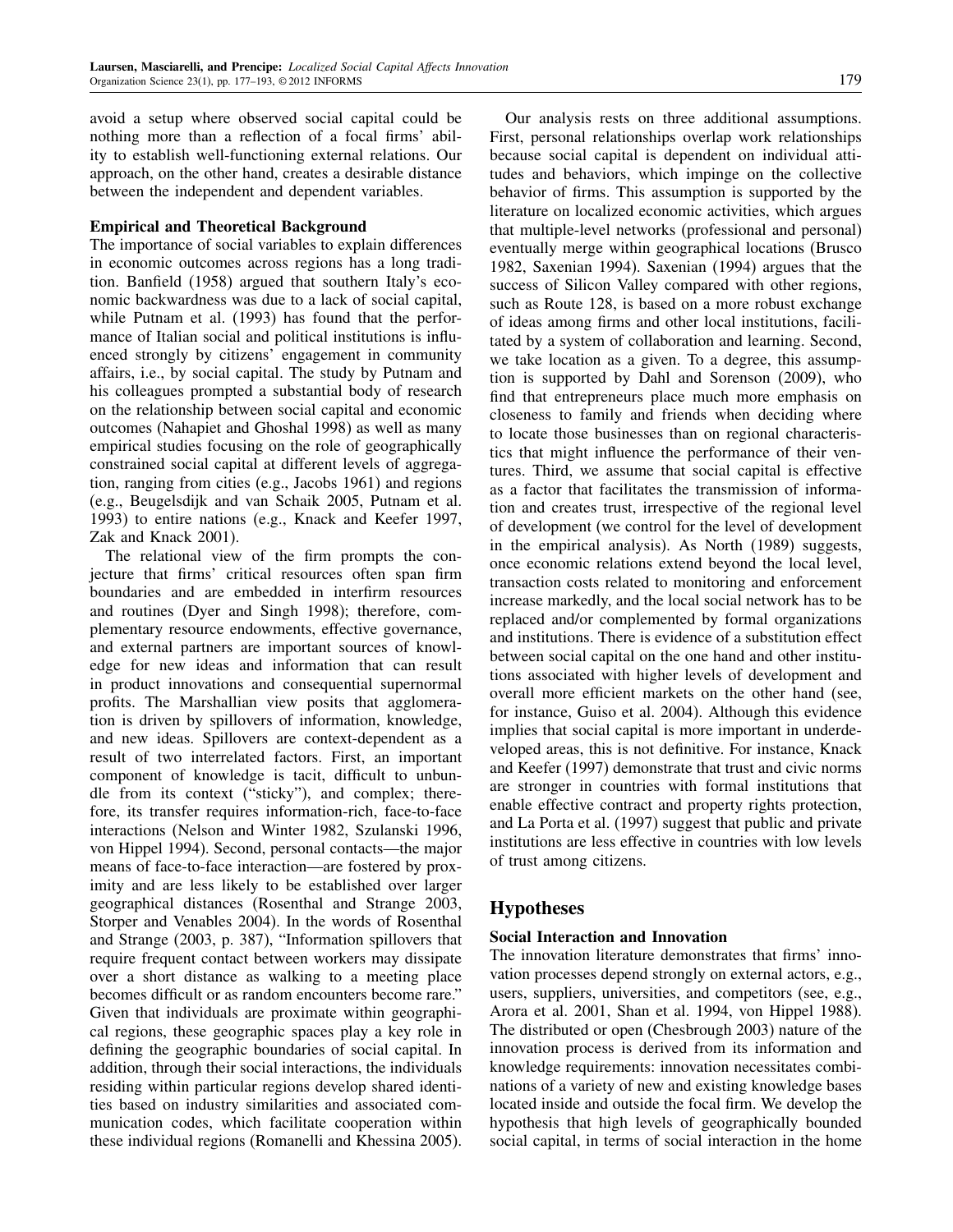firms and external actors within regions.

The idea central to social capital theory is that high levels of social interaction provide information benefits in terms of access, i.e., the opportunity to obtain a valuable piece of information; of timing, i.e., the opportunity to be informed early; and of referrals, i.e., having your name prominent at the right time and in the right place (Burt 1992). The central contributions to social capital theory (as expressed in the work of, e.g., Ronald Burt or Sumantra Ghoshal) have been cast mostly in rather general terms and do not relate to geographic proximity. However, some authors within the sociological network tradition emphasize the important role of geographical proximity in the context of innovative activities (e.g., Owen-Smith and Powell 2004, Stuart and Sorenson 2003). Stuart and Sorenson (2003, p. 232) describe this proximity in the context of innovation as follows: "When people with common professional interests cluster in physical space, informal social and professional networks emerge and serve to disseminate information." Indeed, as Uzzi (1997, p. 62) suggests, some of the benefits of geographically localized networks is that they allow for the transmission of face-to-face interaction channeling "fine-grained information" that allows later information processing and problem recognition. Given that regional social capital is defined in terms of norms and networks, it favors innovation because it helps to connect people across different organizations and to combine their knowledge components within particular regions. We term this the *localized connectivity effect*. Whereas explicit knowledge may be relatively easy to obtain through minor efforts, such as reading journals or benchmarking, social interactions enable a closeness between firms that facilitates the exchange of the deeper, tacit components of knowledge (Kogut and Zander 1996, Lane and Lubatkin 1998). An implication of the relational view (Dyer and Singh 1998, Lane and Lubatkin 1998) is that social interaction among knowledge workers within a region also may enhance the ability of firms to recognize and evaluate local external knowledge, providing better access to and understanding of specialized information, language, know-how, and the operations of other actors and allowing more efficient communication. Localized social interaction not only can improve flows of knowledge from the supply side, but it also can function as a channel to enhance firms' understanding of the demand side, enabling a better knowledge about (local) user needs—a factor that has been found to be critical for innovation success (Rothwell et al. 1974, Slater and Narver 1994).

The social interaction component of social capital supports access to informal channels of knowledge within a region. Following Granovetter (1973), Burt (1992) argues that the strength of weak ties stems from the possibility of these ties bridging otherwise disconnected groups of individuals and firms. Such relations can lead to boundary-spanning searches, often seen as necessary for successful innovation (Fleming and Sorenson 2001, Rosenkopf and Nerkar 2001). Provided that localized (in our case, intraregional) networks are effective for facilitating innovation, localized social capital in terms of social interaction may ease the process of an external knowledge search by providing a richer set of communication channels (Sorenson 2003, Sorenson and Audia 2000), thereby increasing the chances that problem solvers with complementary knowledge can make fruitful connections with respect to innovation.

Not only does localized social capital connect knowledge workers through connectivity effects, but it also improves the functioning of knowledge connections by alleviating potential moral hazard problems through the creation of trust. We term this the *localized trust effect*. Transaction cost theory suggests that a solution to problems related to information asymmetries would be the use of formal safeguards—for instance, in terms of hostage exchange of assets—and third-party interventions for conflict resolution (Pisano 1990, Williamson 1979). In contrast, the relational view of the firm suggests informal safeguards as alternatives or complements to formal safeguards (Dyer and Singh 1998). Informal safeguards rely on trust and embeddedness as well as related reputation effects.

Previous research suggests that informal safeguards are more effective for complex exchanges, such as those related to innovation (Dyer and Singh 1998, Hill 1995, Uzzi 1997). Central to this argument is that repeated social interaction leads to increased trust (Granovetter 1985, Gulati 1995, Tsai and Ghoshal 1998). This implies that localized, regional social interaction would lead to localized trust, which is in line with Saxenian's (1994) findings for Silicon Valley. According to Gulati (1995), there may be at least two reasons why repeated social interaction increases trust. First, as firms interact via the interactions of their employees, they learn about each other and develop trust based on shared notions of fairness (Gulati terms this "knowledge-based trust"). Second, trust arises from repeated interactions: the behavior of one firm may be perceived as untrustworthy by another local firms' workforce, leading to costly sanctions that exceed the potential benefits of opportunistic behavior (Gulati terms this "deterrence-based trust"). Reports of noncooperation are likely to spread rapidly within a geographically bounded area, such as a region, as a result of the high degree of social connectedness in that location. Regardless of how trust is created within a geographically proximate area, it is likely to increase both formal and informal knowledge exchange among firms, and to increase the likelihood that the firms will be innovators. Because product innovation is the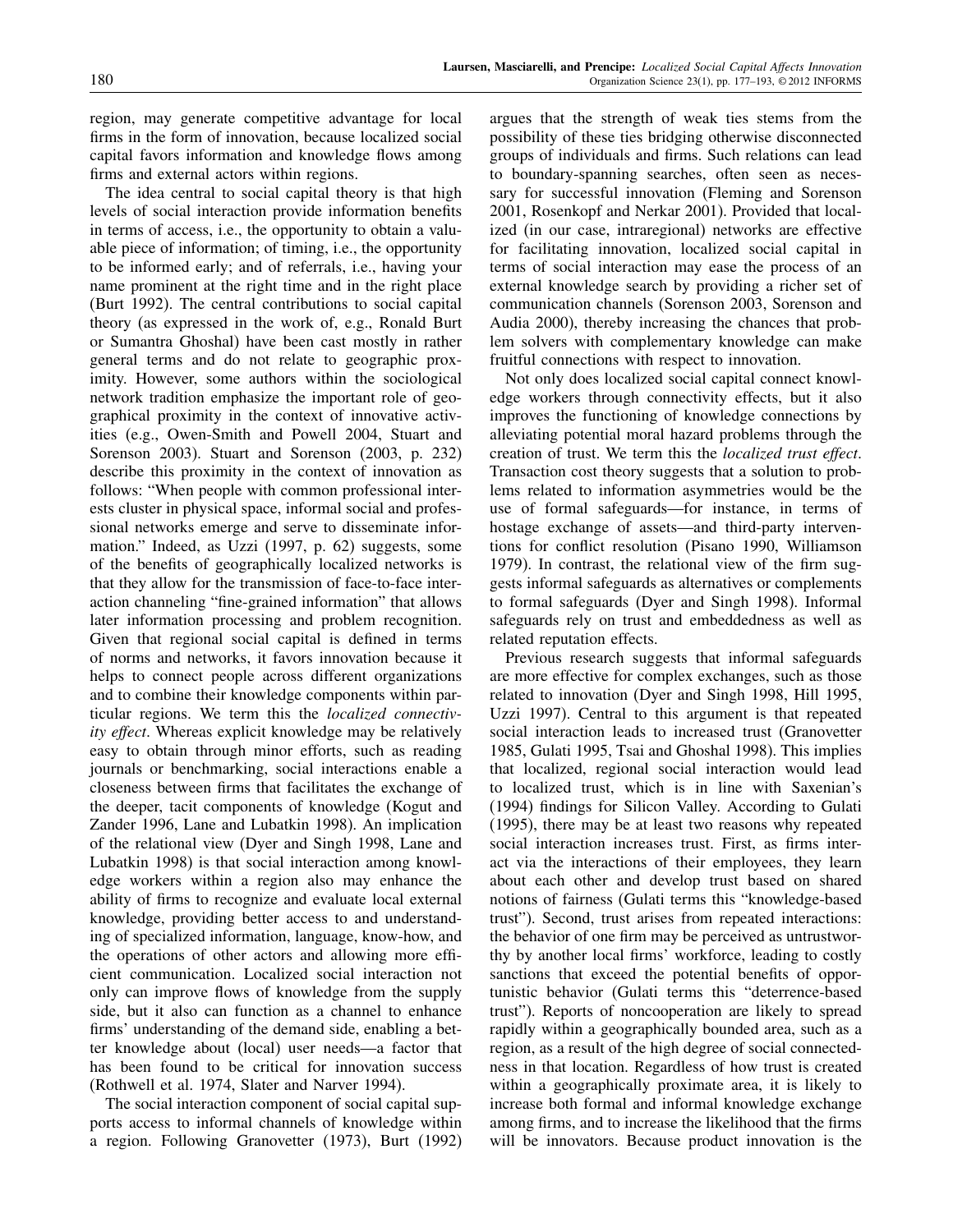result of a combination of internal and external knowledge, we suggest that innovation is affected by social connections and consequential trust within regions; i.e.,

Hypothesis 1. *Firms operating in regions with high levels of social capital in terms of social interaction are more likely to introduce product innovation.*

## Social Capital and Internal R&D

Previous research suggests that there is complementarity between internal and external knowledge sources (Arora and Gambardella 1990, Cassiman and Veugelers 2006), i.e., that the return from one variable increases with increases in another variable. In our case, we expect that (1) firms' own investment in R&D will increase the value of social capital for producing innovative output, and (2) the value of R&D investments will increase with higher levels of regional social capital. The first expectation is grounded in the literature on absorptive capacity (Cohen and Levinthal 1990): to benefit from external knowledge transmitted through social capital and the localized connectivity effect described previously, firms must invest in in-house knowledge. Without such investment, it will be very difficult—if not impossible—to identify, assimilate, and exploit knowledge from the external environment. In other words, not all firms can be expected to benefit equally from regionally bound social capital in the form of social interaction. Those that invest more in R&D should benefit more from location in an environment endowed with high levels of social capital.

The second expectation is based on the idea that in-house R&D may not provide sufficient inspiration or variety to enable combinations of knowledge required to produce innovation (Rosenkopf and Almeida 2003, Rosenkopf and Nerkar 2001). Thus, a combination of in-house and beyond-firm boundary search is required (Rothaermel and Alexandre 2009). Rosenkopf and Nerkar (2001, p. 292) state that "the gains associated with the internal development of technology are not sustainable unless the organization is able to integrate external developments." Note that our focus in this paper is on organizational boundary spanning through the localized connectivity effect exerted by the focal firm on other agents within the region, but it does not preclude the importance of boundary spanning outside the region. However, out-of-region organizational boundary spanning is more difficult to handle in the case of innovation, given that it is likely to involve less face-to-face interaction because this is more costly over longer geographical distances (Morgan 2004).2

In sum—and factoring in both absorptive capacity and localized boundary-spanning arguments—we hypothesize the following.

Hypothesis 2. *Social capital and internal R&D spending are complementary in affecting the likelihood of introducing product innovation.*

### Social Capital and Externally Acquired R&D

There are several reasons why investment in externally acquired R&D might fail to facilitate innovation in the acquiring firm.3 In this context, research on external knowledge acquisition is informed by transaction cost economics (Pisano 1990; Teece 1986, 1988; Williamson 1985). Because R&D projects are complex and involve asset-specific investments, R&D contracts are hard to define ex ante (Arora et al. 2001), introducing imminent risks of hold up (Oxley 1997, Williamson 1979). The relational view of the firm posits that social capital may work as an institutional reparation mechanism for the implied market failures, facilitating solutions to ex ante and ex post transaction cost problems (Dyer and Singh 1998). Following this more general logic, high levels of regional social capital should enhance intensive and repeated interactions, as well as the creation of trust, reciprocity, and mutual expectations among the actors in the region. In addition, social interactions develop over time in dyadic relationships as formal exchange partners become more comfortable with and confident about each others' competencies and reliability in economic exchange (Larson 1992, Ring and van de Ven 1994). Repeated interactions—including localized geographical interaction—may augment the actors' incentives to exchange information relevant to transforming outsourced R&D into innovations (Dyer and Singh 1998, Larson 1992, Zahra et al. 2000), and recurring social interactions facilitate the sharing of expectations and goals and reduce the need for formal monitoring (Yli-Renko et al. 2001). Certainly, regions that are characterized by extensive social interactions may favor the sharing of expectations and reduce the need for formal monitoring within the region. Indeed, these localized factors increase the probability that outsourced R&D will result in product innovation.

Reduced transaction costs is not the only determinant of external knowledge acquisition, however. The resource-based approach highlights the process of resource accumulation and learning in the decision to acquire external knowledge (Robins and Wiersema 1995). Specifically, successful outsourcing may require outsourcing experience and involve trial and error. In fact, the effectiveness of external R&D acquisition depends on the ability of the firm to recognize and assess the value of external knowledge and to understand the willingness of other actors to share useful information (Dyer and Singh 1998, Yli-Renko et al. 2001). Obtaining this ability through learning on the part of acquiring firms may be facilitated by geographical locations characterized by high levels of social interaction and derived trust (Brusco 1982, Lundvall 1992).

In sum, high levels of regional social capital generate an environment that facilitates the process of search for complementary knowledge and increases trust among the parties involved through localized connectivity and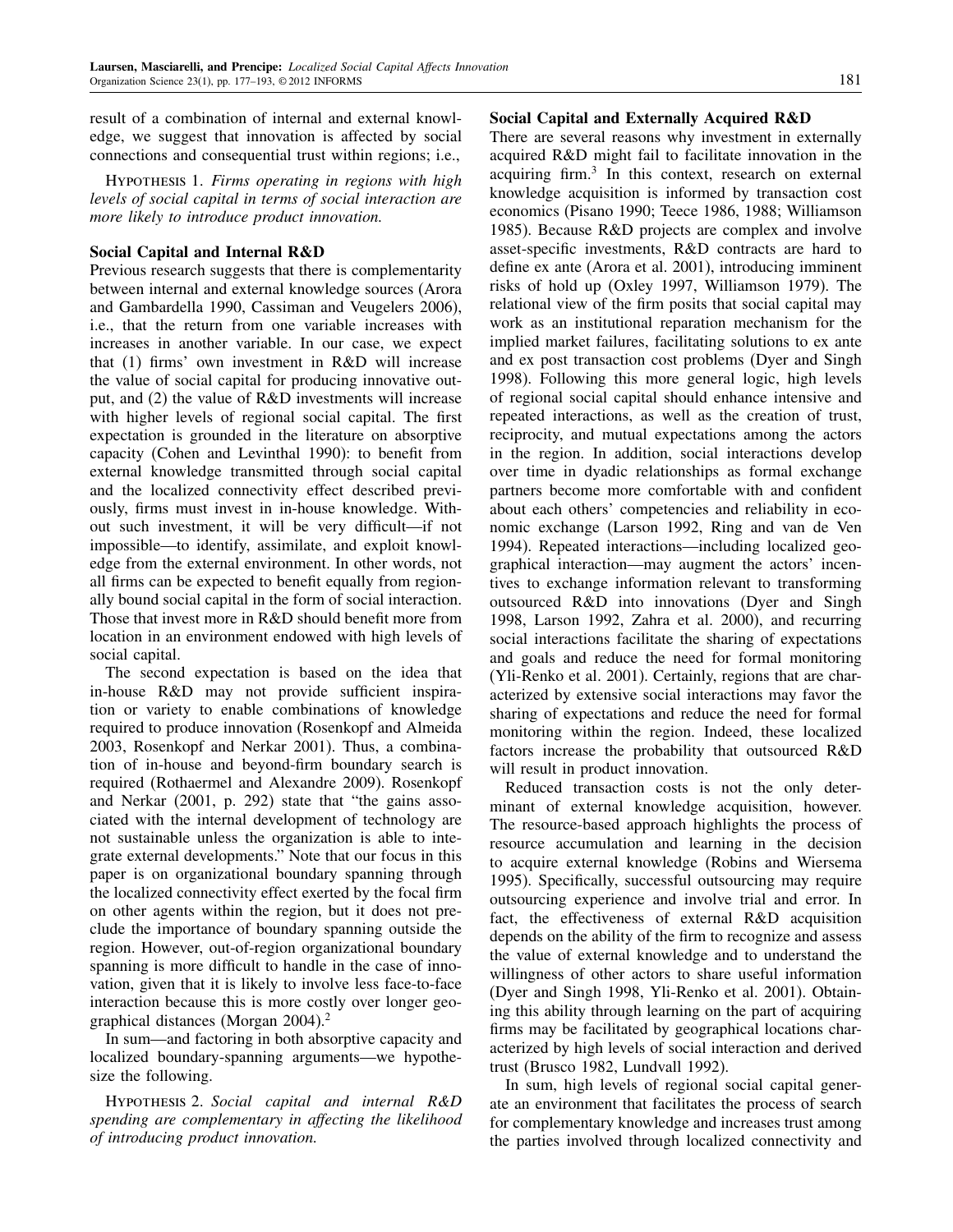trust effects. Operating in a region with high levels of social capital may provide better opportunities to learn how to deal with the management of outsourced R&D activities. In short, if two otherwise equal firms invest the same amounts in outsourced R&D, the firm located in a social capital-rich region is more likely to produce an innovation than the firm in a social capital-poor region. Accordingly,

Hypothesis 3. *The effectiveness of externally acquired R&D on the likelihood of introducing product innovation is higher for firms operating in regions associated with high levels of social capital.*

# Data Description

This research uses firm- and region-level variables, constructed from data from different databases. The firm-level data on innovation come from Capitalia (an Italian banking group), which collects data on Italian manufacturing firms through stratified random sampling of manufacturing firms with more than 10 employees (Capitalia 2006). The survey refers to the three-year period 2001–2003, and the sampling plan was created by subdividing the population of assigned firms into layers (strata). The population from which the sample was extracted consists of approximately 70,000 firms, representing about 7% of the total number of firms and 9% of the total employees. The survey was based on a questionnaire instrument administered through telephone interviews and achieved a response rate of 28.5%. The final sample is representative of Italian manufacturing firms across four macroregions (i.e., northwest, northeast, center, and south), Pavitt's (1984) sectors (i.e., supplier-dominated, scale-intensive, science-based, specialized supplier), and firm sizes (11–20, 21–50, 51–250, 251–500, more than 500 employees) (Capitalia 2006). The number of observations with no missing values for any of our variables is 2,413 firms.

The regional-level data used to analyze structural social capital were collected by the Italian National Institute of Statistics (ISTAT) through multiscope analyses in 1999. Response to this survey, which was based on telephone interviews, was compulsory: the response rate was 82.5%. Individual responses were aggregated by ISTAT at the level of the 21 Italian regions. To validate the geographical unit of analysis (the 21 regions) against the alternative of the Italian provincial level (regions were selected to include at least 2 provinces, and the 21 regions chosen represent 103 provinces), we conducted a components of variance analysis with random effects (see, e.g., McGahan and Porter 1997) for three variables related to geographic structural social capital, which are available also at the provincial level: (1) per-capita gross domestic product (GDP) for 2001, (2) participation rate in the 2001 referendum on institutional reform, and (3) per-capita legal protests for lack of payment of obligations for 2001. For these three variables, we find that the regional level accounts for between 68% and 77% of the total variance, whereas the provinciallevel accounts for between 18% and 26% (the residual represents  $5\%$ –6%). Accordingly, we believe that the level of the 21 Italian regions is the most relevant level of aggregation for our purposes, because variation in social capital levels is more likely to be between rather than within regions. To measure regional expenditure on R&D as a percentage of regional GDP, regional human capital, and population size, we use data from EUROSTAT, the European Commission (EC) statistical office, for 1999. The units are the regions corresponding to the Nomenclature of Territorial Units for Statistics level 2 (NUTS 2), the classification adopted by the EC.

To an extent, we avoid the problem of common method bias because our dependent variables are collected at firm level, whereas some of the key independent variables (in particular, those related to social capital) are collected at the individual level and aggregated at the NUTS 2 regional level. To reduce the effects of consistency artifacts for the firm-specific variables, the questions related to outcome variables were positioned in the survey after the questions related to the independent variables (Salancik and Pfeffer 1977). We performed a Harman's one-factor test on firm-level variables on the models in this paper to examine whether common method bias might be augmenting the relationships detected (Podsakoff and Organ 1986). Because we found multiple factors, and because the first factor did not account for the majority of the variance (the first factor accounts for only 18% of the variance), the test does not indicate common method bias.

# The Structural Social Capital Measure

The issue of how to measure social capital and identify its sources and consequences is contested (Portes and Landolt 1996). Nahapiet and Ghoshal (1998) and Lindenberg (1996) propose distinguishing between the structural and relational dimensions of social capital. The structural dimension refers to informal social interactions amongst individuals; the relational dimension refers to the assets rooted in those relationships (e.g., trust and trustworthiness). Following mainstream research on social capital (e.g., Coleman 1988, Portes 1998, Putnam et al. 1993, Woolcock and Narayan 2000), we consider the structural dimension to be the most suitable for empirical analysis because it focuses on the sources as distinct from the consequences of social capital. The structural dimension is also considered the most suitable for an empirical analysis because it is much easier to achieve an accurate measure. To measure the structural social capital of the Italian regions, we selected a total of 10 regional social capital variables (see Table 1). We include variables for friendships and spare-time socialization (*Meeting friends regularly,*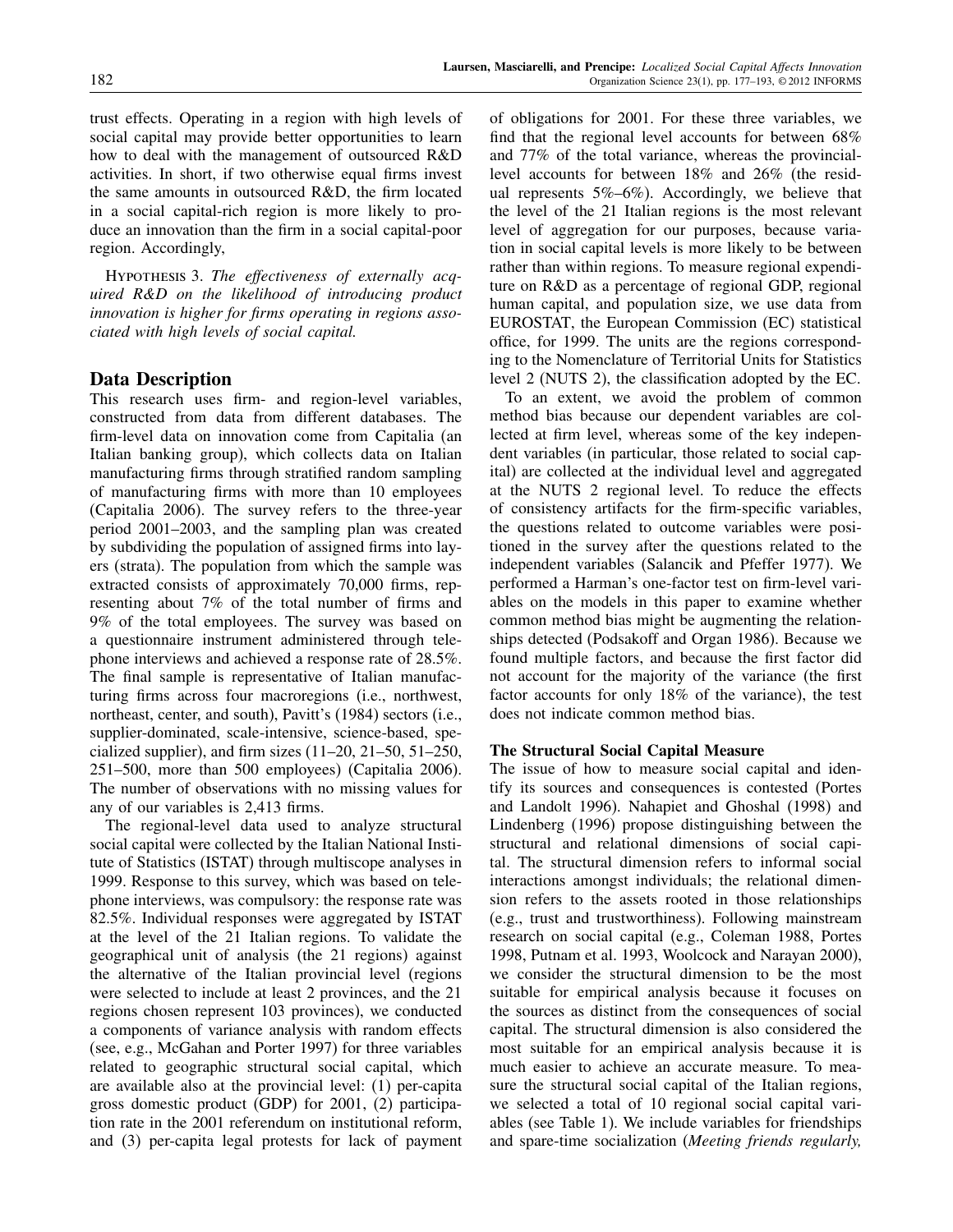# Variable Description Participation in cultural associations People age 14 and older who have joined meetings in cultural circles and similar ones at least once a year in the 12 months before the interview, for every 100 people of the same area Participation in voluntary associations People age 14 and older who have joined meetings in voluntary associations and similar ones at least once a year in the 12 months before the interview, for every 100 people of the same area Participation in nonvoluntary organizations People age 14 and older who have joined meetings in nonvoluntary organizations at least once a year in the 12 months before the interview, for every 100 people of the same area Voluntary associations per region Number of voluntary organizations for every 10,000 people Meeting friends regularly People age 6 and older meeting friends at least once a week, for every 100 people of the same area Social meetings **People age 6 and older attending bars**, pubs, and circles at least once a week in the 12 months before the interview, for every 100 people of the same area Satisfaction as to relationships with friends People age 14 and older who are satisfied with their relationships with friends Unpaid work for political parties People age 14 and older who have carried out unpaid work for a political party in the 12 months before the interview, for every 100 people of the same area Money given to parties **People age 14** and older who have given money to a political party at least once a year, for every 100 people of the same area Participation in political meetings People age 14 and older who have joined a political meeting in the 12 months before the interview, for every 100 people of the same area

#### Table 1 Description of the Variables Included in the PCA

*Social meetings*, and *Satisfaction as to relationships with friends*), participation in social organizations (*Participation in cultural associations, Participation in voluntary associations, Participation in nonvoluntary organizations,* and *Number of voluntary associations per region*) and participation in political movements (*Unpaid work for political parties, Contributions to political parties*, and *Participation in political meetings*).

We ran a nonparametric principal component analysis (PCA) on the social capital variables. This differs from the standard PCA and derives eigenvalues from a cograduation matrix (Spearman's rho or rank-order correlation coefficients). The aim is to minimize the effect of outliers. Table 2 presents the two principal components we extracted from the analysis. These two components explain 81.6% of the total variance. This is considered a very satisfactory result for the analysis of social variables. The first factor captures "social interaction," and the second captures "political participation." The social interaction component, which is of key interest, appears to capture important aspects of individuals' social networks consistent with our adopted definition of social capital and the social capital literature; the variable for political participation is a control variable because of its ambiguous effect in the Italian context. Specifically, and in line with Putnam's proposed measurement of social capital for social interaction, we consider items that capture regional participation in informal associations (Putnam et al. 1993) and socialization with friends (Putnam 2000). Both items reflect the breadth of social ties essential in social capital theory.

#### Table 2 Matrix of Factor Loadings

| Variable                                         | Component 1:<br>Social<br>interaction | Component 2:<br>Political<br>participation |
|--------------------------------------------------|---------------------------------------|--------------------------------------------|
| Participation in<br>cultural associations        | 0.877                                 | $-0.324$                                   |
| Participation in<br>voluntary associations       | 0.890                                 | $-0.222$                                   |
| Participation in<br>nonvoluntary organizations   | 0.928                                 | $-0.267$                                   |
| Number of voluntary<br>associations per region   | 0.745                                 | $-0.380$                                   |
| Meeting friends regularly                        | 0.827                                 | 0.104                                      |
| Social meetings                                  | 0.908                                 | $-0.055$                                   |
| Satisfaction as to<br>relationships with friends | 0.861                                 | 0.039                                      |
| Unpaid work for political parties                | $-0.410$                              | 0.838                                      |
| Money given to parties                           | $-0.184$                              | 0.880                                      |
| Participation in political meetings              | $-0.631$                              | 0.693                                      |
|                                                  |                                       |                                            |

The individual items underlying the social capital– social interaction construct can be linked to geography in the following way. For the three items for participation in organizations, our reasoning is based on the fact that all these items relate to participation in physical meetings (see Table 1). These meetings are almost certain to have been within-region meetings. For the item on the number of associations per region, this necessarily relates to a region. Based on insights from the sociological literature (e.g., Sorenson and Audia 2000), we would argue that friendships also are most likely to be local, i.e., within-region.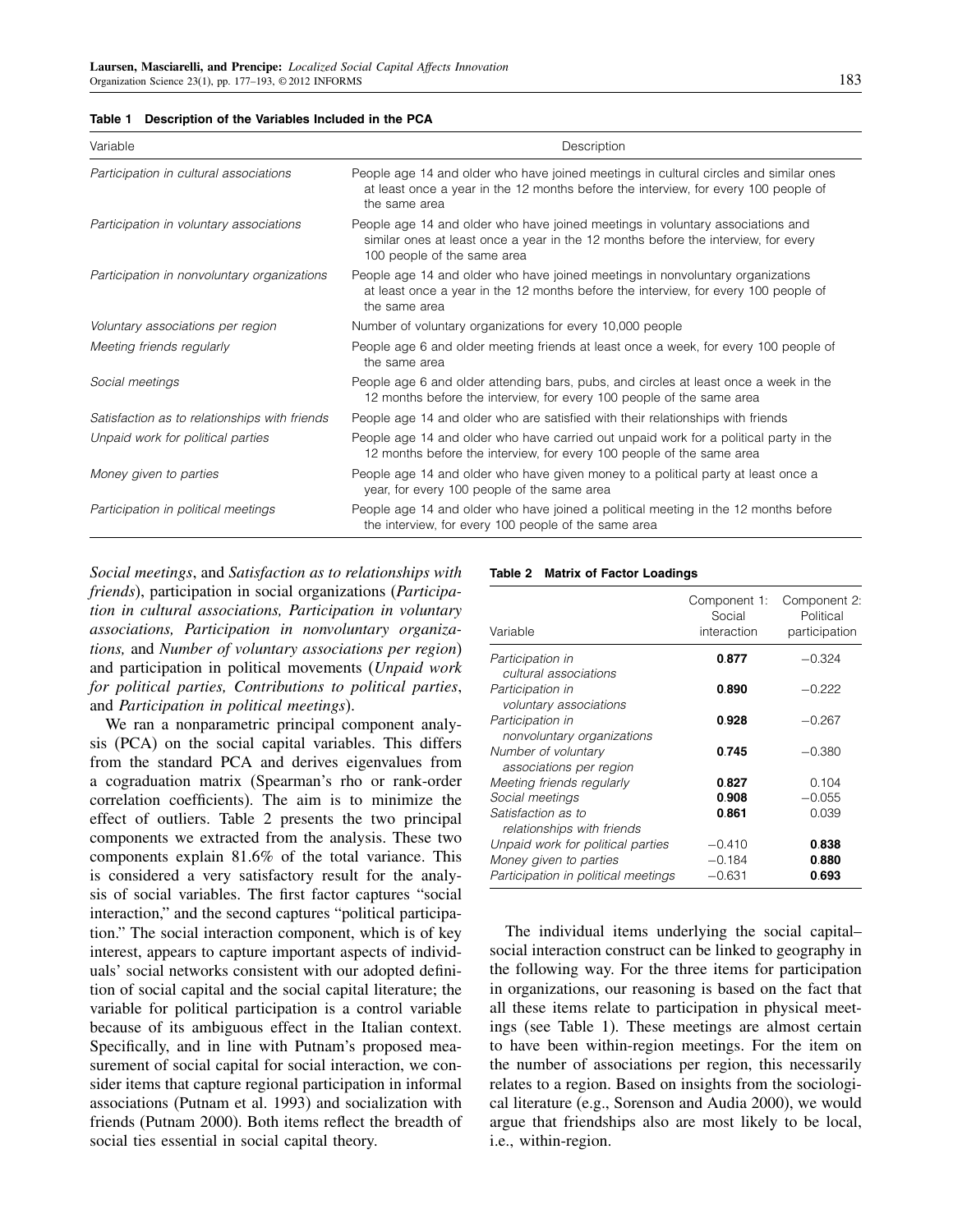# Econometric Analysis

### **Measures**

*Dependent Variables.* The dependent variable for the first logit analysis is a dummy variable that takes the value of 1 if the firm introduced a product innovation and 0 if it did not. This variable is based on the responses to the following question: "Over the threeyear period 2001–2003, did your firm introduce product innovation, by which we mean did the firm introduce at least one new (or a significantly improved) product?"

*Key Independent Variables.* Our research uses three key independent variables: (i) *social capital–social interaction*—from the factor analysis of social capital items at the regional level; (ii) *R&D intensity,* a firm-level variable reflecting internal R&D efforts, measured by the percentage of sales revenue spent on R&D; (iii) *external R&D acquisition*, captured by externally acquired R&D as a percentage of firm sales.

*Firm-Specific Control Variables.* In line with the existing literature, we control for the interaction between R&D intensity and externally acquired R&D (Cassiman and Veugelers 2006, Schmidt 2010). Moreover, although the empirical research indicates that the advantages of size for innovativeness are ambiguous, size is a commonly used variable in firm-level studies of innovation (Cohen 1995). We measure firm *size* by the number of employees. We control for firm *age* and for *percentage of employees with degrees*, which measures the firm's human capital. In addition, because the innovation literature shows that attention to user needs is important for innovation success (Pavitt 1984, Slater and Narver 1994), we use a dummy variable to describe the degree of attention to *customer satisfaction*. Principal activities are measured by three dummies for the Pavitt (1984) sectors: *supplier-dominated, scale-intensive,* and *science-based*, with *specialized suppliers* as the benchmark. To achieve a more fine-grained picture of the industry, we control for average *industry-level R&D intensity*, captured by R&D as a percentage of sales.

*Region-Specific Control Variables.* Region-specific characteristics that might influence innovation include political participation (*social capital–political participation*); the percentage of the workforce with a science and technology degree, which measures *regional human capital*; and (public and private) *regional expenditure on R&D* as a percentage of regional GDP. *Population* is captured by the number of residents in a given region in millions of people. To measure regional infrastructures, we include the control variables *passengers by air* (the number of passengers embarked and disembarked by air per every 100 inhabitants), *port infrastructures* (tonnages of inbound and outbound goods transported by sea per 100 inhabitants), and *road infrastructures* (tonnages of inbound and outbound goods transported by road per 100 inhabitants). These infrastructure variables can be seen as a reflection of the general "openness" of a region (Gambardella et al. 2009). As proxies for the region's economic activities, we use the number of *firms over population*, and the *Herfindahl index of industry concentration* by region. The latter we measure using industry sales data pertaining to 38 industries in each region. Furthermore, we add total *tax paid* on productive activities (IRAP) by region expressed in billions of euros. Finally, we introduce dummy variables for the 103 provinces and industry dummy variables for the 96 industries classified according to a mix of twoand three-digit industry codes (aggregated such that each industry includes at least five firms). Table 3 presents descriptive statistics and correlations among the variables, two of which are quite high. This points to the need to investigate problems related to multicollinearity, as we discuss below.

### Regression Analysis

*Means of Estimation.* Because our dependent variable (product/no product innovation) is a binary variable, our estimation is based on a logit model. The potential presence of endogeneity means we need to take account of management's anticipation of performance outcomes because the chosen strategy may lead to biased coefficient estimates. An endogeneity problem emerges when there is a third, unobserved variable (e.g., whether or not the firm in question is competent) that would affect investment in both R&D and innovation. A competent firm will be more likely to invest in internal and external R&D but will also be more likely to innovate. Indeed, the management in competent firms will have much stronger incentives to invest in external or internal R&D because an innovation outcome will be more likely. If this is the case, part of the observed correlation between R&D investments and innovation will be spurious because it could be ascribed to management selfselection, not to the fact that internal and external R&D drive innovation (see Wooldridge 2002, pp. 50–51).

It is possible to eliminate the endogeneity bias using a two-stage instrumental variables (IVs) regression approach, provided that the chosen instruments from the first-stage model are not correlated with the unobserved variable representing managers' self-selection in the second stage of the model (Hamilton and Nickerson 2003). As we have two dependent variables in the first stage, with a lower and an upper bound (R&D intensity and the percentage of acquired R&D over total sales), the fractional logit regression may be applied (Papke and Wooldridge 1996). The model ensures that the predicted values of the dependent variable are in the interval  $(0, 1)$ . We use the predicted values from this first stage of the model in lieu of the observed values for R&D intensity and external R&D acquisition in the secondstage equation.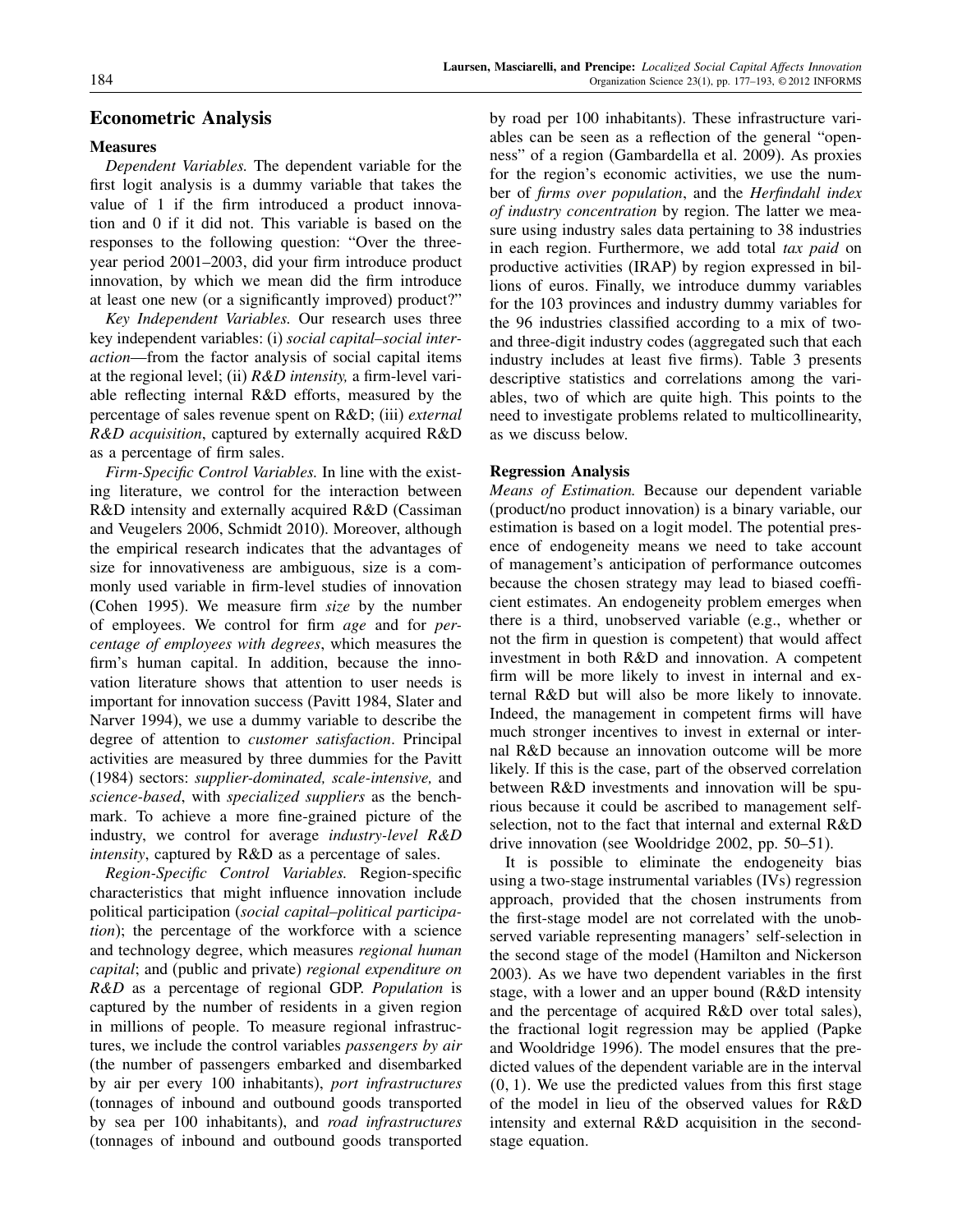|                                                         | Mean     | Ö.     |         | $\mathbf{\Omega}$ | S                                                                       | 4                             | Ю                             | ဖ                 | $\sim$                                                 | $^{\circ}$              | တ                | <u>۽</u>                      | Ξ                      | $\frac{1}{2}$        | ှာ                      | $\frac{4}{3}$ | $\frac{5}{1}$ | $\frac{6}{5}$ | $\overline{1}$ | $\frac{\infty}{2}$ | $\frac{0}{1}$ | 20           |
|---------------------------------------------------------|----------|--------|---------|-------------------|-------------------------------------------------------------------------|-------------------------------|-------------------------------|-------------------|--------------------------------------------------------|-------------------------|------------------|-------------------------------|------------------------|----------------------|-------------------------|---------------|---------------|---------------|----------------|--------------------|---------------|--------------|
| 1 Product innovation                                    | 0.429    | 0.50   |         |                   |                                                                         |                               |                               |                   |                                                        |                         |                  |                               |                        |                      |                         |               |               |               |                |                    |               |              |
| 2 Social capital-Social                                 | $-0.003$ | 0.76   | 0.10    |                   |                                                                         |                               |                               |                   |                                                        |                         |                  |                               |                        |                      |                         |               |               |               |                |                    |               |              |
| interaction                                             |          |        |         |                   |                                                                         |                               |                               |                   |                                                        |                         |                  |                               |                        |                      |                         |               |               |               |                |                    |               |              |
| <b>R&amp;D</b> intensity<br>ო                           | 0.828    | 282    | 0.23    | 0.05              |                                                                         |                               |                               |                   |                                                        |                         |                  |                               |                        |                      |                         |               |               |               |                |                    |               |              |
| External R&D acquisition <sup>a</sup><br>$\overline{4}$ | 0.781    | 0.42   | 0.78    | 0.42              |                                                                         |                               |                               |                   |                                                        |                         |                  |                               |                        |                      |                         |               |               |               |                |                    |               |              |
| Size<br>$\omega$                                        | 93.619   | 324.92 | 0.10    | 0.02              |                                                                         | 0.16                          |                               |                   |                                                        |                         |                  |                               |                        |                      |                         |               |               |               |                |                    |               |              |
| Age<br>$\circ$                                          | 27.467   | 18.72  | 0.03    | 0.09              | 6<br>6<br>6<br>6<br>6<br>6<br>6<br>6<br>6<br>6<br>6<br>6<br>6<br>8<br>4 | 0.08                          | 0.08                          |                   |                                                        |                         |                  |                               |                        |                      |                         |               |               |               |                |                    |               |              |
| 7 Percentage of employees                               | 5.230    | 7.32   | 0.16    | $-0.05$           |                                                                         | 0.35                          | 0.06                          | 0.01              |                                                        |                         |                  |                               |                        |                      |                         |               |               |               |                |                    |               |              |
| with a degree                                           |          |        |         |                   |                                                                         |                               |                               |                   |                                                        |                         |                  |                               |                        |                      |                         |               |               |               |                |                    |               |              |
| Customer satisfaction<br>8                              | 0.713    | 0.45   | 0.08    | $-0.02$           |                                                                         | 0.26                          | 0.06                          | 0.04              | 0.09                                                   |                         |                  |                               |                        |                      |                         |               |               |               |                |                    |               |              |
| 9 Industry-level R&D intensity                          | 0.804    | 0.86   | 0.18    | 0.06              | 8<br>8<br>8<br>0<br>0<br>0                                              | 0.40                          | 0.05                          | $-0.01$           | $0.25$<br>0.03                                         | 0.05                    |                  |                               |                        |                      |                         |               |               |               |                |                    |               |              |
| 10 Social capital-Political                             | 0.040    | 0.84   | $-0.02$ | $-0.10$           |                                                                         | 0.13                          |                               | $-0.02$           |                                                        | 0.03                    | 0.00             |                               |                        |                      |                         |               |               |               |                |                    |               |              |
| participation                                           |          |        |         |                   |                                                                         |                               |                               |                   |                                                        |                         |                  |                               |                        |                      |                         |               |               |               |                |                    |               |              |
| Regional human capital<br>$\overline{1}$                | 6.274    | 1.77   | 0.05    | 0.45              | 0.08<br>0.0                                                             | 0.02                          | 0.00                          | 0.09<br>0.12      | 0.01                                                   | $-0.01$                 |                  | $-0.34$                       |                        |                      |                         |               |               |               |                |                    |               |              |
| Regional expenditure<br>$\frac{1}{2}$                   | 0.980    | 0.36   | 0.02    | 0.02              |                                                                         | $-0.04$                       | 0.07                          |                   | 0.04                                                   | 0.07                    | $0.12$<br>$0.11$ |                               | 0.37                   |                      |                         |               |               |               |                |                    |               |              |
| on innovation                                           |          |        |         |                   |                                                                         |                               |                               |                   |                                                        |                         |                  |                               |                        |                      |                         |               |               |               |                |                    |               |              |
| Population<br>ă                                         | 4.900    | 2.67   | 0.02    | 0.00              |                                                                         |                               |                               |                   |                                                        |                         |                  |                               |                        |                      |                         |               |               |               |                |                    |               |              |
| Passengers by air<br>$\overline{4}$                     | 131.663  | 107.15 | 0.00    | 0.01              | 5 3 8<br>0 0 0<br>0 0                                                   | $-0.22$<br>$-0.07$<br>$-0.07$ | $-0.07$<br>$-0.07$<br>$-0.07$ | 15<br>0.13<br>0.0 | $rac{8}{9}$ $rac{5}{9}$ $rac{5}{9}$                    | 88<br>08<br>0<br>0<br>0 |                  | $-0.21$<br>$-0.12$<br>$-0.39$ | 32<br>325<br>000       | 0.39<br>0.48         | 0.81                    |               |               |               |                |                    |               |              |
| No. of firms over<br>$\frac{10}{2}$                     | 0.087    | 0.02   | 0.01    | 0.12              |                                                                         |                               |                               |                   |                                                        |                         |                  |                               |                        | $-0.34$              | $-0.09$                 | $-0.23$       |               |               |                |                    |               |              |
| the population                                          |          |        |         |                   |                                                                         |                               |                               |                   |                                                        |                         |                  |                               |                        |                      |                         |               |               |               |                |                    |               |              |
| Herfindahl index of<br>$\widetilde{\mathcal{C}}$        | 0.152    | 0.03   | $-0.06$ | $-0.43$           | S.<br>i                                                                 | $-0.14$                       | $-0.04$                       | $-0.04$           | 0.01                                                   | $-0.01$                 | $-0.09$          | $-0.13$                       | $-0.43$                | $-0.24$              | $-0.08$                 | $-0.02$       | $-0.23$       |               |                |                    |               |              |
| industry concentration                                  |          |        |         |                   |                                                                         |                               |                               |                   |                                                        |                         |                  |                               |                        |                      |                         |               |               |               |                |                    |               |              |
| Road infrastructures<br>$\overline{1}$                  | 24.071   | 7.58   | 0.10    | 0.94              |                                                                         | 0.11                          | 0.01                          |                   |                                                        |                         |                  | $-0.31$                       |                        |                      |                         | $-0.17$       | 0.30          | $-0.42$       |                |                    |               |              |
| Port infrastructures<br>$\frac{\infty}{2}$              | 72.629   | 108.70 | $-0.07$ | $-0.28$           | $83880$<br>0 0 0 0<br>0 0 0                                             | 0.05                          | $-0.03$                       | $-0.05 - 0.05$    | $\begin{array}{c}\n 38 \\ 78 \\ 80 \\ 9\n \end{array}$ | 538<br>999              | 80.00<br>20.00   | $-0.14$                       | 0.52<br>- 0.05<br>0.47 | 2020<br>0226<br>0220 | $-0.37$<br>0.95<br>0.95 |               | $-0.04$       | 0.48          | $-0.38$        |                    |               |              |
| Tax paid<br>$\overline{P}$                              | 46.327   | 30.11  | 0.04    | 0.21              |                                                                         | $-0.17$                       | 0.00                          | 0.17              |                                                        |                         |                  |                               |                        |                      |                         | 0.82          | $-0.05$       | $-0.20$       | 0.32           | $-0.46$            |               |              |
| Member of a<br>$\infty$                                 | 0.133    | 0.34   | 0.03    | 0.00              |                                                                         | 0.40                          | $-0.01$                       | 0.06              | $-0.04$                                                | $-0.01$                 | $-0.04$          | 0.01                          | $-0.04$                |                      | $-0.05$                 | $-0.02$       | 0.01          | 0.03          | 0.00           | 0.08               | $-0.06$       |              |
| commercial consortium                                   |          |        |         |                   |                                                                         |                               |                               |                   |                                                        |                         |                  |                               |                        |                      |                         |               |               |               |                |                    |               |              |
| 21 Labor flexibility                                    | 0.085    | 0.14   | 0.04    | 0.06              | 0.070                                                                   | 0.34                          | $-0.04$                       | 0.00              | 0.08                                                   | 0.01                    | $-0.02$          | $-0.01$                       | 0.05<br>0.00           | 0.04                 | 0.01                    | 0.01          | 88<br>0.00    | $-0.03$       | 0.07           | $-0.06$            | 0.02<br>0.02  | 0.02<br>0.02 |
| Gearing ratio<br>$\approx$                              | 2.143    | 15.66  | $-0.01$ | 0.00              |                                                                         | $-0.09$                       | $-0.01$                       | $-0.03$           | $-0.02$                                                | 0.01                    | $-0.03$          | $-0.01$                       |                        |                      |                         |               |               | 0.00          | 0.00           | $-0.01$            |               |              |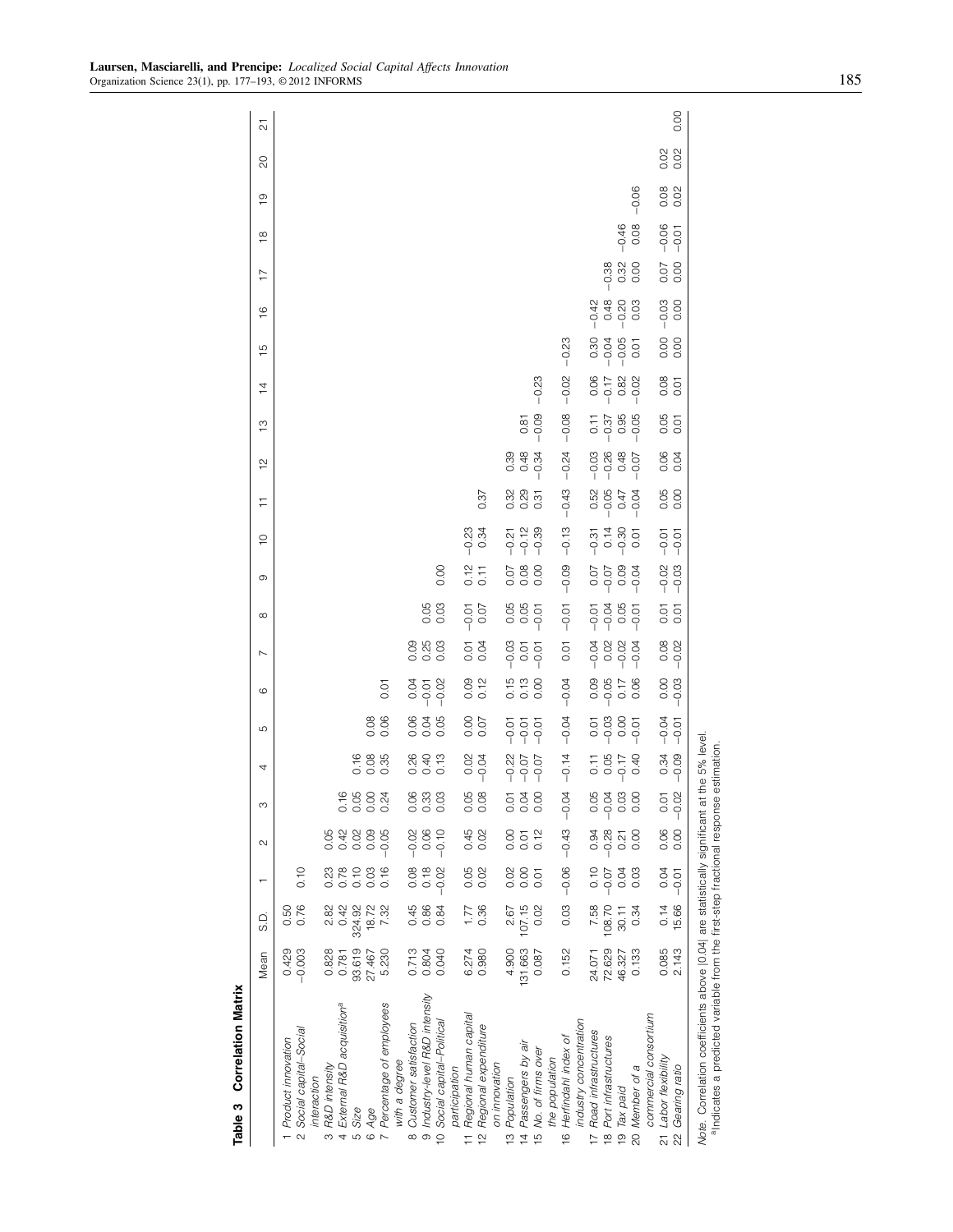Because the instruments must not encompass the same problem as the original regressor (Wooldridge 2002), finding the most suitable instruments is crucial. The instruments must be strong (i.e., must have an effect in the first stage of the model) and valid. As a rule of thumb, we would say that the instruments should not be correlated with the dependent variable in the second stage of the model, although the true test of a valid instrument is that it should not be correlated with the part of the error term that is related to the problem of endogeneity. We base our selection of instruments on theoretical arguments and the Amemiya-Lee-Newey minimum chi-square test, which tests whether the group of instruments is valid according to the above. This tests for whether it is necessary to accept (or reject) the entire group of excluded instruments.

To measure R&D intensity, we identify three instruments likely to influence a firm's investment in R&D but not likely to influence innovation. The first is *current ratio*, which is the current assets over current liabilities and can be considered an indication of the firm's ability to meet its obligations. The higher the ratio, the more liquid the company; the greater its financial strength, the more likely the company will invest in R&D. However, it is difficult to predict the effect of a high current ratio on innovation because unpredictable events can intervene in the relationship between liquidity and innovation outcome. Second is *equity less noncurrent assets,* which is a measure of the difference between owners' equity and tangible fixed assets. A positive value for this variable means that the firm's investment in fixed assets was financed using its own equity. The higher the value of this variable, the more the firm draws on equity for current activities. Consequently, it is reasonable to believe high values for this variable mean that firms are more likely to invest in R&D, but it may be difficult to establish a direct effect on innovation. Third is the *gearing ratio*, measured as owner's equity over borrowed funds, which provides a measure of the degree to which the company's activities are financed by the owner or creditor(s). When the gearing ratio is high, firms are more vulnerable to business cycle downturns because they must continue to pay off debts regardless of poor sales. Thus, firms that present a high gearing ratio may find it more difficult to invest in R&D because of their greater vulnerability and resource constraints; however, the effects of this variable on innovation are unclear.

To estimate external R&D acquisition, we use three instruments. The first measures whether the firm is a *member of a commercial consortium*, the argument here being membership in a commercial consortium is indicative of more experience in cooperating with other organizations, which means that the variables are likely to have a positive effect on external R&D acquisition without any direct link to the introduction of innovation. Second is *labor flexibility*, measured as the number of employees on short-term contracts over the total number of employees, which describes a human resource practice that may contribute to the utilization of external knowledge, increasing the possibility that the firm will forge new linkages outside its boundaries. Third is *gearing ratio*, which, as described above, does not seem to have a clear effect on the propensity to innovate. However, it is conjectured that it has an effect on external R&D acquisition: a high gearing ratio implies a resource constraint and reduces the possibility that the firm will acquire external R&D.

All the instruments in the first-stage regression model are correlated (see Tables A.1 and A.2 in the appendix) to the variables for which they instrument (R&D intensity and external R&D acquisition), which shows that we have reasonably strong instruments. Because we are using a fractional response logit-logit specification, we have no perfect test for instrument validity. However, the probit model with endogenous regressors allows us to test the validity of our instruments. To get a better understanding of instrument validity, we use an IV probit estimation of our equations (the IV probit model produces results consistent with the fractional response logit-logit model). The joint null hypothesis is that the group of instruments is valid, i.e., the instruments are uncorrelated with the error term in the structural equation, and the excluded instruments are correctly excluded from the estimated equation. Using the three instruments described above for R&D intensity, the Amemiya-Lee-Newey minimum chi-square test statistic is 1.29, with a corresponding p-value of 0.53. In other words, we cannot reject the null hypothesis. However, with seemingly valid and strong instruments, we need to confirm the existence of an endogeneity problem. In this case, a Wald test for exogeneity does not reject the idea that R&D intensity is exogenous to defining the probability to introduce a product innovation. Thus, we treat R&D intensity as exogenous. Using the three instruments for external R&D acquisition, the Amemiya-Lee-Newey minimum chi-square test static has a corresponding p-value of 0.31. This means that we cannot reject the null hypothesis. In this case, the Wald test for exogeneity rejects the idea that acquisition of external R&D is exogenous to determining the probability of being a product innovator at the 5% level. Hence, we treat the acquisition of external R&D as endogenous when considering product innovation.

### Results

The results of the logit estimations for the second stage of the procedure are reported in Table 4. Models I and II represent our empirical model estimated with all controls, including fixed effects for province and the two- to three- digit industry for product innovation.<sup>4</sup> These estimations suffer from serious multicollinearity problems. In models I and II, the variance inflation factor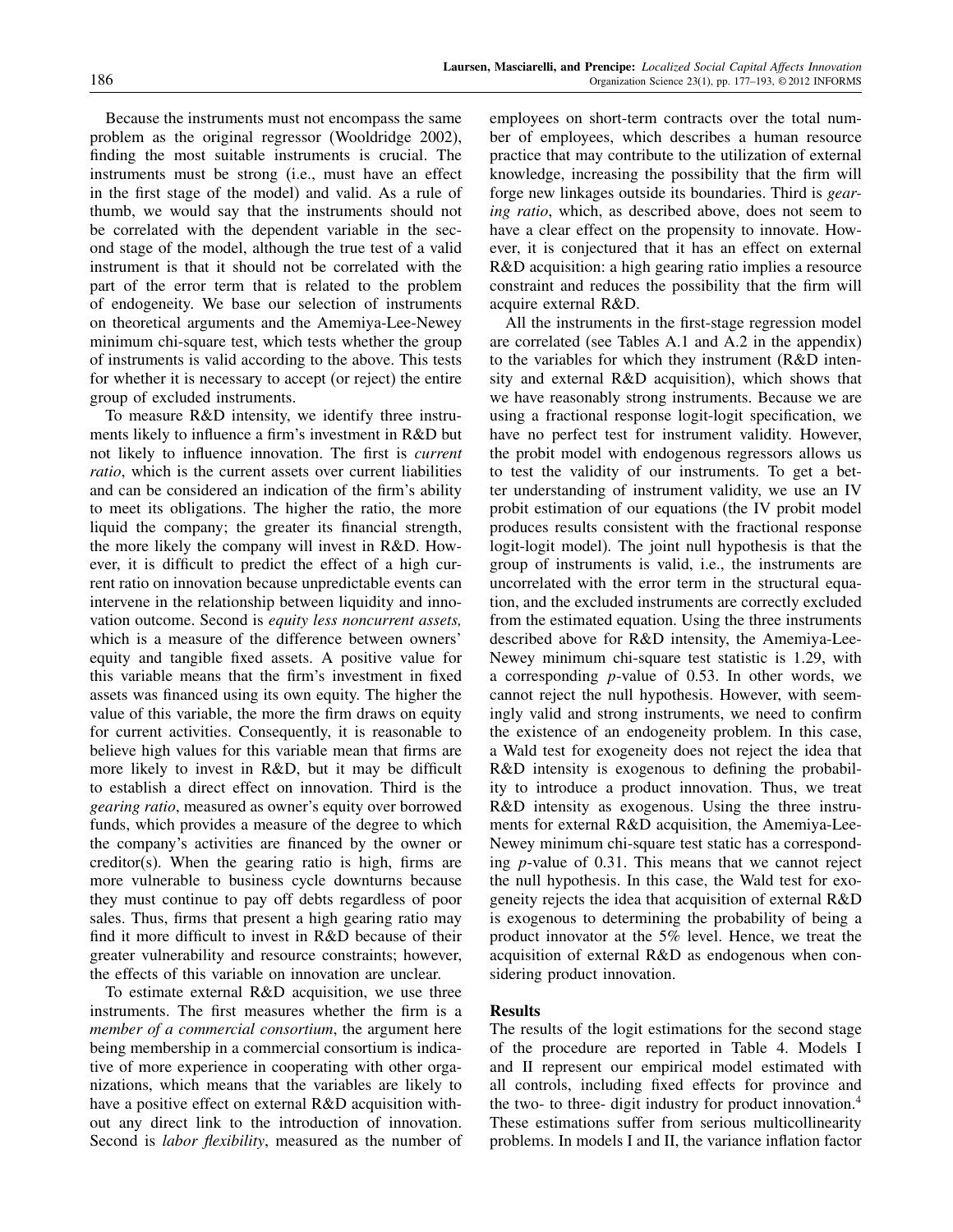|                                                                      | Model I     |         | Model II    |         | Model III             |         | Model IV              |         | Model V               |         |
|----------------------------------------------------------------------|-------------|---------|-------------|---------|-----------------------|---------|-----------------------|---------|-----------------------|---------|
|                                                                      | Coef.       | S.E.    | Coef.       | S.E.    | Coef.                 | S.E.    | Coef.                 | S.E.    | Coef.                 | S.E.    |
| Social capital-Social<br>interaction                                 | 16.509***   | [1.585] | 18.460***   | [1.537] | $0.149*$              | [0.076] | $0.286***$            | [0.079] | $0.275***$            | [0.080] |
| R&D intensity                                                        | 5.318***    | [0.563] | $6.012***$  | [0.580] | 5.459***              | [0.546] | 5.885***              | [0.550] | 6.076***              | [0.561] |
| External R&D acquisition                                             | 4.676*      | [2.033] | 4.739*      | [2.111] | $3.332*$              | [1.930] | $3.235^{+}$           | [2.029] | $3.385*$              | [2.001] |
| Social interaction $\times$<br>R&D intensity                         |             |         | $2.726***$  | [0.569] |                       |         | $2.761***$            | [0.528] | 2.638***              | [0.548] |
| Social interaction $\times$<br>External R&D acquisition <sup>a</sup> |             |         | 4.316*      | [1.994] |                       |         | 4.410*                | [2.162] | 4.081*                | [2.141] |
| $R&D$ intensity $\times$<br>External R&D acquisition <sup>a</sup>    |             |         | $-4.425***$ | [1.187] |                       |         |                       |         | $-4.480***$           | [1.202] |
| Size                                                                 | $0.002***$  | [0.000] | $0.002***$  | [0.000] | $0.002***$            | [0.000] | $0.002***$            | [0.000] | $0.002***$            | [0.000] |
| Age                                                                  | 0.001       | [0.003] | 0.000       | [0.003] | 0.001                 | [0.002] | 0.001                 | [0.003] | 0.001                 | [0.003] |
| Percentage of employees<br>with a degree                             | $0.023**$   | [0.008] | $0.022**$   | [0.008] | $0.020**$             | [0.007] | $0.020**$             | [0.007] | $0.019**$             | [0.007] |
| Customer satisfaction                                                | 0.138       | [0.115] | 0.132       | [0.116] | 0.097                 | [0.075] | 0.102                 | [0.075] | 0.100                 | [0.075] |
| Supplier-dominated                                                   |             |         |             |         | $-0.421***$           | [0.120] | $-0.392***$           | [0.122] | $-0.390***$           | [0.122] |
| Scale-intensive                                                      |             |         |             |         | $-0.455**$            | [0.151] | $-0.424**$            | [0.152] | $-0.418**$            | [0.152] |
| Science-based                                                        |             |         |             |         | $-0.561$ <sup>t</sup> | [0.313] | $-0.415$              | [0.313] | $-0.417$              | [0.312] |
| Specialized suppliers                                                |             |         |             |         | <b>Benchmark</b>      |         | Benchmark             |         | <b>Benchmark</b>      |         |
| Industry-level R&D intensity                                         | 0.126       | [0.125] | 0.149       | [0.126] | 0.149                 | [0.108] | 0.145                 | [0.109] | 0.138                 | [0.109] |
| Social capital-Political<br>participation                            | $-2.401***$ | [0.424] | $-2.703***$ | [0.431] | $-0.091$              | [0.071] | $-0.137$ <sup>+</sup> | [0.073] | $-0.135$ <sup>+</sup> | [0.073] |
| Regional human capital                                               | $-0.106$    | [0.183] | $-0.137$    | [0.179] | $-0.026$              | [0.039] | $-0.023$              | [0.039] | $-0.023$              | [0.039] |
| Regional expenditure<br>on innovation                                | 0.722       | [1.890] | 1.212       | [1.855] | $-0.070$              | [0.198] | 0.034                 | [0.209] | 0.034                 | [0.209] |
| Population                                                           | 0.000       | [0.000] | 0.000       | [0.000] | $0.000*$              | [0.000] | 0.000                 | [0.000] | 0.000                 | [0.000] |
| Passengers by air                                                    | 0.009       | [0.012] | 0.008       | [0.012] | $-0.002*$             | [0.001] | $-0.001$              | [0.001] | $-0.001$              | [0.001] |
| No. of firms over<br>the population                                  |             |         |             |         | $-1.368$              | [3.228] | 0.063                 | [3.399] | 0.066                 | [3.398] |
| Herfindahl index of<br>industry concentration                        |             |         |             |         | $-0.621$              | [1.895] | $-1.386$              | [1.895] | $-1.306$              | [1.894] |
| Road infrastructures                                                 | $-1.568***$ | [0.163] | $-1.776***$ | [0.157] |                       |         |                       |         |                       |         |
| Port infrastructures                                                 | $-0.005$    | [0.005] | $-0.004$    | [0.005] |                       |         |                       |         |                       |         |
| Tax paid                                                             | 0.000       | [0.000] | 0.000       | [0.000] |                       |         |                       |         |                       |         |
| Industry dummies                                                     | Yes         |         | Yes         |         |                       |         |                       |         |                       |         |
| Provinces dummies                                                    | Yes         |         | Yes         |         |                       |         |                       |         |                       |         |
| Constant                                                             |             |         |             |         | 0.024                 | [0.550] | $-0.098$              | [0.557] | $-0.093$              | [0.557] |
| No. of observations                                                  | 2,406       |         | 2,406       |         | 2,413                 |         | 2,413                 |         | 2,413                 |         |
| Log likelihood                                                       | $-1,389$    |         | $-1,370$    |         | $-1,443$              |         | $-1,428$              |         | $-1,426$              |         |
| Chi-square                                                           | 510.62***   |         | 548.57***   |         | 409.25***             |         | 439.20***             |         | 443.42***             |         |
| Pseudo R <sup>2</sup>                                                | 0.155       |         | 0.167       |         | 0.124                 |         | 0.133                 |         | 0.135                 |         |

| Table 4 Results of the Logit Regressions for Product Innovation Using Instrumental Variables |  |
|----------------------------------------------------------------------------------------------|--|
|                                                                                              |  |

a Indicates a predicted variable from the first-step fractional response estimation. Standard errors are in brackets.

 $\frac{1}{p}$  < 0.10;  $\frac{p}{p}$  < 0.05;  $\frac{p}{p}$  < 0.01;  $\frac{p}{p}$  < 0.001 (two-tailed tests for controls, one-tailed tests for hypothesized variables).

(VIF) is higher than 9,500, which, among other things, leads to greatly inflated parameters for the social capital variables (partly expected, given that we have continuous geographical and industry variables as well as detailed geography and industry dummies). To circumvent these multicollinearity problems, in the determinants of innovation, we dropped the geographic dummies and used the Pavitt sectors to control for industry-level heterogeneity rather than the full set of industry fixed effects. We also dropped three additional province-level variables. This reduces the VIF to well below the typically recommended threshold of 10 (Belsley et al. 1980) in models III–V while still maintaining a sufficient number of control variables. Adding any of the dropped variables produces VIFs well in excess of 10.

Models I–V provide support for Hypothesis 1 (ceteris paribus, firms operating in regions with high levels of social capital in terms of social interaction are more likely to introduce product innovation), to the extent that the social interaction component of social capital is significant for explaining the likelihood of introducing product innovation. Furthermore, we find support for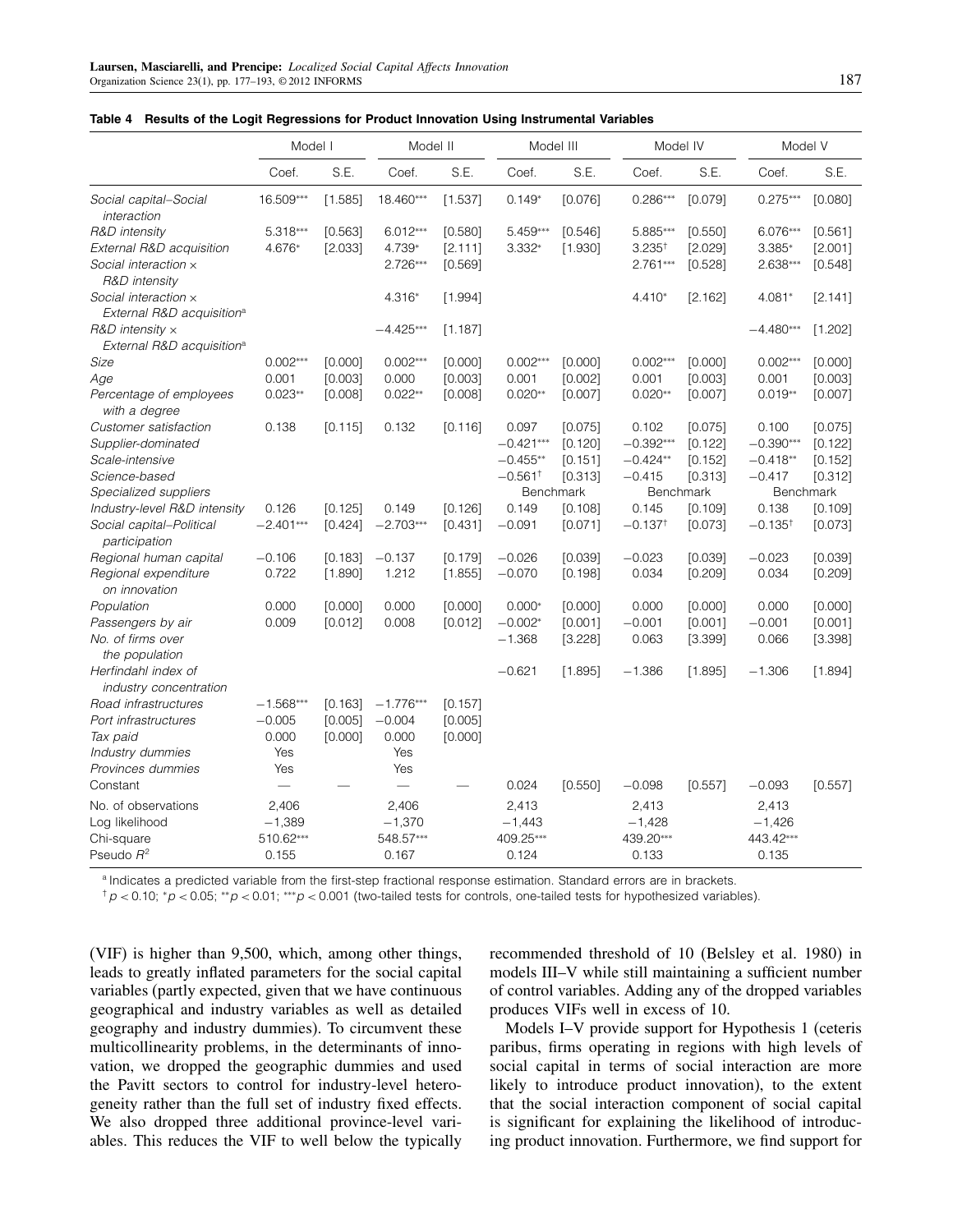Hypothesis 2 (ceteris paribus, social capital and internal R&D spending are complementary in affecting the likelihood of introducing product innovation). The interaction effect between the social interaction component of social capital and R&D intensity is positive and significant (see model V). Because of the nonlinear nature of the logit model, however, the marginal effect of an interaction effect is not simply the coefficient of their interaction (Hoetker 2007, Norton et al. 2004). In addition, because there are two additive terms, each of which could be positive or negative, the interaction effect may have different signs for different values of the covariates. To deal with this complication, we apply a procedure developed by Ai and Norton (2003) that computes correct magnitudes and standard errors for the interaction effect. The vertical axis in Figure 1 presents the magnitude of the interaction effect, and in Figure 2 the vertical axis shows the significance of the effect for each of the observations. The horizontal axes show the model's predicted probability—taking account of the effect of all

Figure 1 The Size Effect of the Interaction Between Social Interaction and R&D Intensity



Figure 2 The Significance of the Interaction Between Social Interaction and R&D Intensity



the covariates—that the given firm is a product innovator. Figure 1 illustrates that the strongest interaction effect occurs at the lower end of medium predicted levels of probability of being innovative (approximately 0.2 to 0.6), whereas the effect is less clear-cut for very low and very high levels of the predicted probability of being an innovator. Figure 2 also shows that in the majority of cases the interaction effect is positive and significant at the two-sided 5% level (in 89.0% of cases). The effect is negative when the probability of being an innovator is very high (the interaction effect is significant and negative in 116 of the 2,413 cases). Thus, although our findings are generally in line with Hypothesis 2, there is a minority of observations to which it does not apply (see the next section for a discussion of this finding).

Regarding Hypothesis 3 (ceteris paribus, the effectiveness of externally acquired R&D on the likelihood of

### Figure 3 The Size Effect of the Interaction Between Social Interaction and External R&D Acquisition





Figure 4 The Significance of the Interaction Between Social Interaction and External R&D Acquisition



Note. External R&D acquisition is a predicted variable from the first-step fractional response estimation.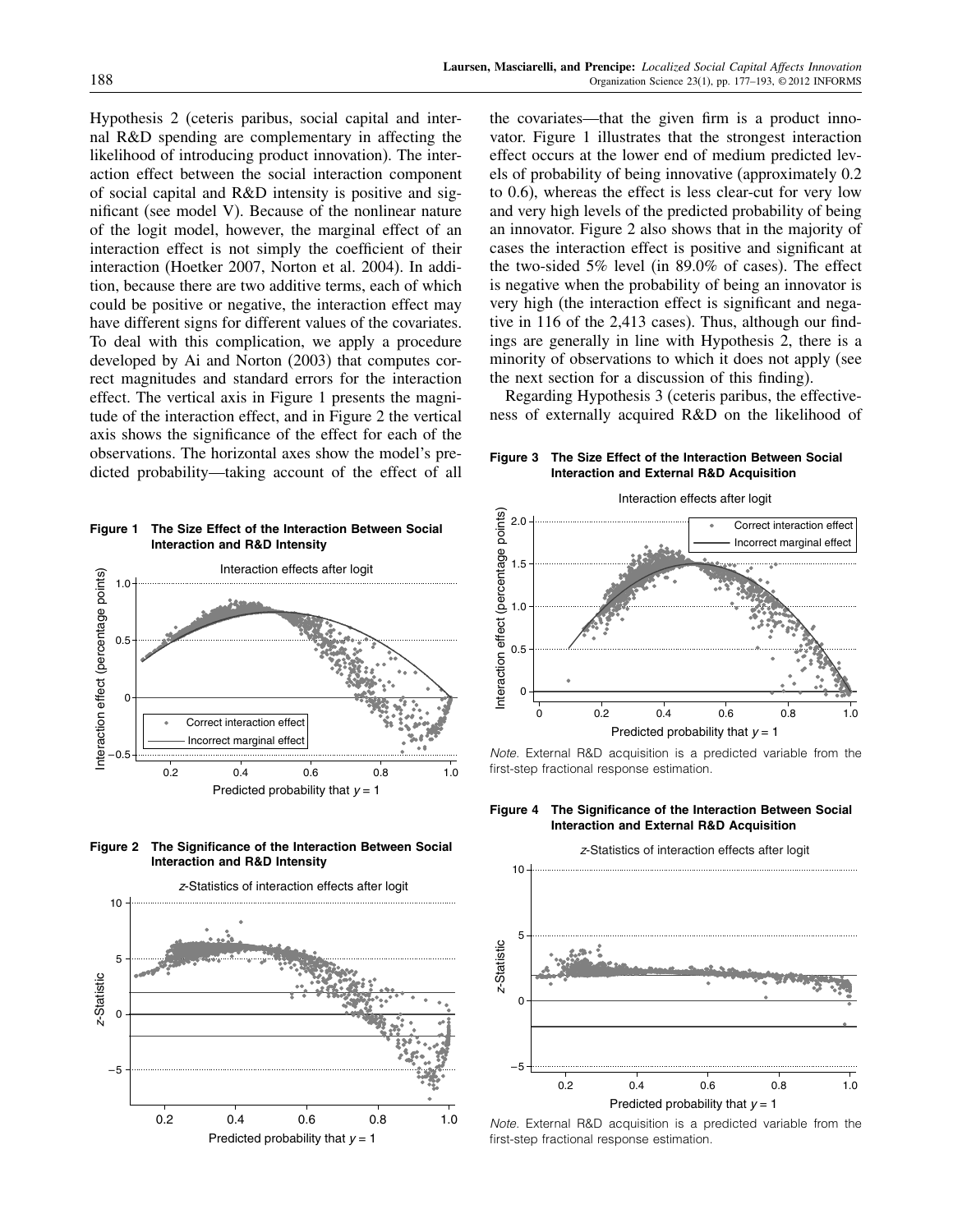introducing product innovation is higher for firms operating in regions associated with high levels of social capital), we can detect a positive and significant interaction effect on product innovation of the social interaction component of social capital and the level of the firm's R&D that is externally acquired (see model V). Figure 3 illustrates that the strongest interaction effect occurs at the medium predicted levels of the probability of being innovative (approximately 0.3 to 0.6), whereas the effect is less obvious at low and high levels of predicted probability of being an innovator (the effect is negative in only 15 of the 2,413 cases). In other words, for firms with low predicted probability of being innovators, acquisition of external R&D combined with location in a region with a high level of social capital makes little difference. Similarly, firms with a high predicted probability of being innovators are likely to innovate regardless. Figure 4 illustrates that the interaction effect is positive and significant in the majority of cases (95.4% of observations). This result provides rather general evidence of the positive role of social capital in firms' acquisitions of external R&D.

Concerning the results for our control variables, it should be noted that the interaction between R&D intensity and externally acquired R&D is negative and statistically significant. This finding is in contrast to some contributions (e.g., Cassiman and Veugelers 2006) and in line with other contributions (e.g., Laursen and Salter 2006, Schmidt 2010). As a robustness check, we ran the model with process rather than product innovation as the dependent variable. We found a significant direct effect of social interaction on innovation. In addition, social interaction positively and significantly moderates the effect of external R&D acquisition on innovation, whereas regional social interaction does not appear to moderate the effect of R&D intensity on innovation.

# Discussion and Conclusion

This paper demonstrates that geographically bound social capital affects the innovative ability of firms in 21 Italian regions. We theorized that regional social interaction helps shape product innovation through *localized connectivity* and *trust effects*, and we found empirical support for the significance of regional social capital, in the form of social interaction, as an important driver of firm-level product innovation. In other words, we provide evidence that location matters: firms located in regions characterized by a high level of structural social capital in terms of social interaction display a higher propensity to innovate. This is consistent with the literature on the role of geographical context for firm performance—e.g., industrial clusters, industrial districts, and territorial innovation systems (Asheim and Gertler 2005, Brusco 1982, Porter 1990, Romanelli and Khessina 2005, Tallman et al. 2004, Ter Wal and Boschma 2011).

We found also that such regional social capital is complementary to internal R&D in affecting innovation and that regional social capital enhances the functioning of externally acquired R&D in the sense that it increases the probability that external R&D leads to product innovation. However, our research also reveals an important nonlinearity: we found that among firms with a high probability of being innovators (or "leading-edge organizations"), high levels of regional social interaction mean that internal R&D is less likely to result in innovation. We suggest that there may be two reasons for this. The first could be that although social capital makes inbound spillovers flow more easily, it also facilitates knowledge leakage—and this could pose a problem, especially for the most advanced firms (Alcácer and Chung 2007). The second could be that leadingedge firms are often embedded in the local region but are unable to find sufficient inspiration for knowledge recombination in the local regional context. For these few more advanced firms, there seems to be some evidence of "overembeddedness" in the local region (Uzzi 1997).

In the case of both internal and external R&D, we found that the positive interaction effects on the probability of innovating are stronger for firms with a medium probability of innovating. These "medium-innovators" are generally considered to constitute the backbone of the Italian economy, and the fact that they benefit the most from social interaction effects is further empirical confirmation that this contextual knowledge factor is a key advantage for a local economy. It favors greater participation in the innovation process of otherwise more disadvantaged firms, thus generating further positive spillovers in the local context.

Our work provides two main contributions. First, we have described explicit social mechanisms that underlie the notion of spillovers and that link a focal firm to its geographical environment in the context of innovation. At the theoretical level, we have suggested that the connectivity and trust effects of localized social capital play a central role in this regard. This study is a first systematic attempt to demonstrate the existence of Marshallian knowledge spillovers linked to localized social capital from both theoretical and empirical angles. From an empirical viewpoint, there is practically no econometric analytical evidence on this issue. An important feature of our analysis is that it is based on a detailed data set built from different data sources, constructed to enable the selection of variables most appropriate for our purposes. Our story and the suggested micromechanisms fit nicely with one of the main results of the spillover literature: to absorb spillovers from the local environment, a degree of absorptive firm-specific absorptive capacity is needed. Second, this paper adds to the literature on the markets for technology (Arora et al. 2001, Fosfuri and Giarratana 2010), which so far has not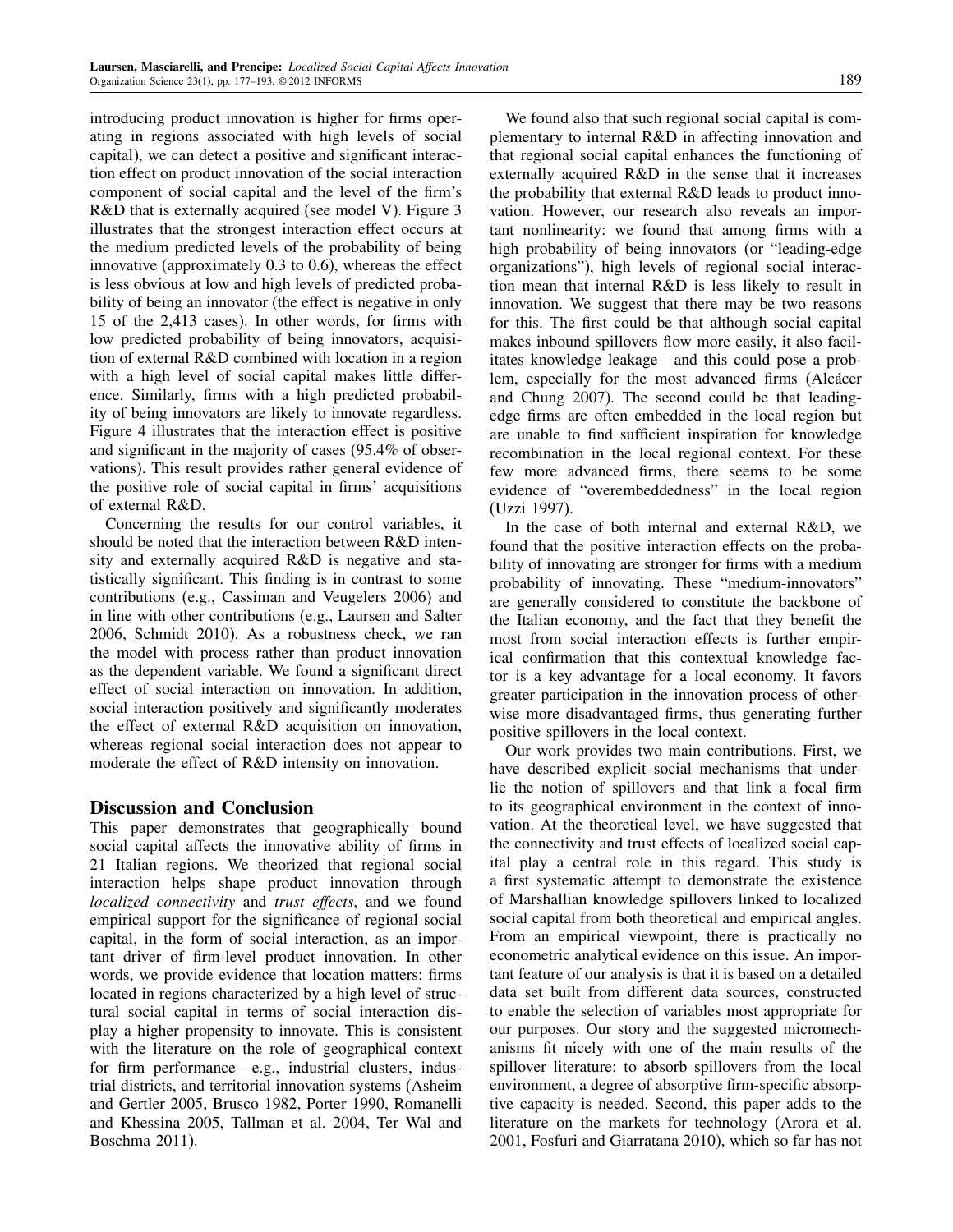examined the role of geographically constrained institutions in explaining the degree of well-functioning of these markets. We find support for the role of geography in this regard but also for the more general point that institutions not linked to the market in a narrow sense play a central role in the functioning of the markets for technology.

The findings of this study have implications for managerial practice. Whereas in regions with high levels of social capital, this capital positively affects the effectiveness of externally sourced R&D and favors firm-level innovation, in regions with low levels of social capital, it is necessary for firms to invest more in accumulating their own firm-specific social capital. For instance, they can promote meetings, partnerships, and communication with other firms and organizations—both inside and outside the local region. For leading-edge firms, withinregion social interaction—even in a social capital-rich region—may not provide enough potential for knowledge recombination per se, making it essential for such firms to establish social connections with firms and individuals located outside the region to fuel their investments in R&D. Finally, the theory and evidence provided here show that the absorptive capacity hypothesis holds also in the case of localized social capital: even when firms have the advantage of location in a social capitalrich geographical environment, social capital is not a free lunch. To properly benefit from localized social capital, serious investment in one's own knowledge generation is required.

This study has some limitations. We focus on the positive net effects of social capital. However, social capital can also have negative consequences if the underlying networks become too tight-knit. Prominent social capital theorists, such as Coleman (1988), stress the importance of dense networks as a prerequisite for the creation of social capital. However, dense networks may incur penalties, e.g., the exclusion of outsiders, excess claims on group members, restrictions on individual freedoms, and downward leveling norms (see Portes 1998, p. 15, for a detailed discussion of these effects). Although our measure of social capital can be considered a mix of strong and weak ties, we acknowledge that it is not possible to identify these two types empirically. Although research that could separate these ties would be of great value, not least to enable further examination of the downsides of social capital in the form of overembeddedness (Uzzi 1997), such an analysis would be extremely difficult at the relatively high level of aggregation of the region.

Another limitation of this paper is that we focus on only one period. Although we have corrected for endogeneity problems, controlled for the large number of firm- and region-specific factors, and have a large sample of firms, the results of this study are based on cross-sectional data. Also, although we rely on two data sources, collected at the firm and regional levels, we do not know whether the externally acquired R&D was purchased in the home region. Accordingly, the positive moderating effect of the regional social interaction variable on the relationship between externally acquired R&D and innovation may be related to the fact that a high level of regional structural social capital makes the acquiring firm better able to learn to deal with the process of outsourcing R&D and, at the same time, more likely to be better connected socially to a selling firm located in the home region. Future research should collect data on the geographic origins of acquired R&D to disentangle these two effects.

Greater emphasis on how geographically bound social capital enables and constrains managerial behavior in other parts of the organization would appear to offer fertile ground for future research. In this paper, we focus on R&D processes, an important element in the innovation process, but regional social capital might influence the effectiveness of other of the firm's external relations, including formal collaboration between firms and external parties. Another avenue for future research would be to separate out the effects of social capital and (internal and external) R&D spending on innovation at the level of individual industries to explore possible industry variation. Insights from such research would provide guidance for managers making decisions about how to work with external parties in their environment.

### Acknowledgments

The authors gratefully acknowledge comments from Gautam Ahuja, Alfonso Gambardella, Lars Bo Jeppesen, Bart Leten, Rekha Rao, two reviewers of this journal, the audiences at the DRUID Conference 2007, and the Academy of Management Conference 2008 on earlier versions of this paper. The authors also thank Cristiano Zazzara and the research department at Capitalia (now Unicredit) for the provision of the firm-level data set used in this paper. The usual caveats apply. K. Laursen acknowledges the financial support from the Danish Council for Independent Research | Social Sciences [Grant 09-068739].

### Appendix

Table A.1 First-Step Fractional Response Regressions Explaining R&D Intensity

| Explanatory variable          | Coeff.     | S.E.    |
|-------------------------------|------------|---------|
| Current ratio                 | $0.620*$   | [0.300] |
| Equity less noncurrent assets | $0.000*$   | [0.000] |
| Gearing ratio                 | $-0.006**$ | [0.002] |
| No. of observations           | 2,472      |         |
| Log likelihood                | $-77.3$    |         |
|                               |            |         |

Notes. Estimates for the instruments are excluded in the second step (parameters for the included instruments are not reported). Standard errors are in brackets.

 $\frac{1}{p}$  < 0.10;  $\frac{p}{p}$  < 0.05; \*\*  $p$  < 0.01; \*\*\*  $p$  < 0.001 (two-tailed tests).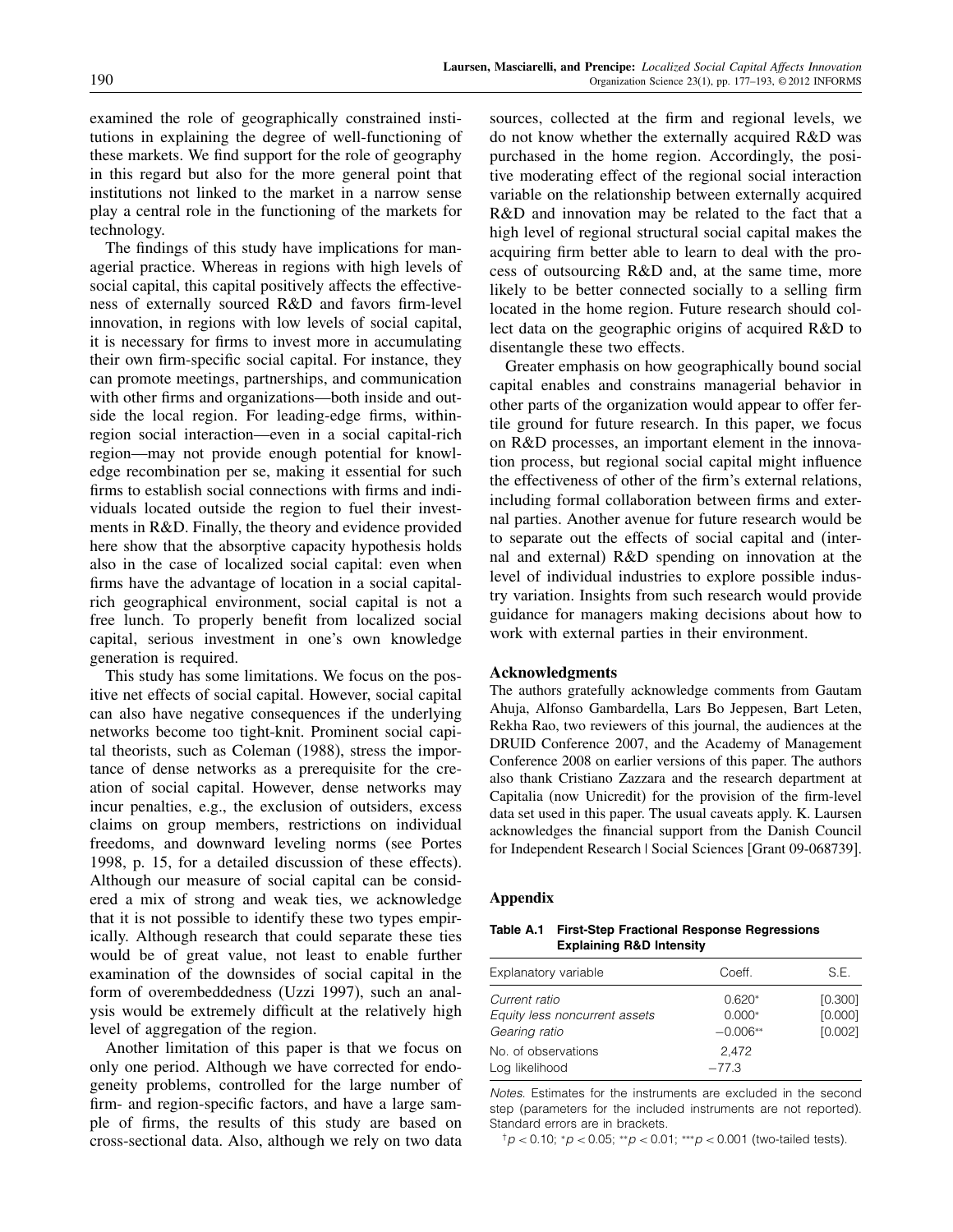| Table A.2 First-Step Fractional Response Regressions |
|------------------------------------------------------|
| <b>Explaining External R&amp;D Acquisition</b>       |

| Explanatory variable                                                    | Coeff.                               | S F                           |
|-------------------------------------------------------------------------|--------------------------------------|-------------------------------|
| Member of a commercial consortium<br>Labor flexibility<br>Gearing ratio | $0.552***$<br>$0.967**$<br>$-0.004*$ | [0.148]<br>[0.314]<br>[0.002] |
| No. of observations<br>Log likelihood                                   | 2,520<br>$-641.3$                    |                               |

Notes. Standard errors are in brackets. Estimates for the instruments are excluded in the second step (parameters for the included instruments are not reported).

 $^{\dagger}p$  < 0.10;  $^{\ast}p$  < 0.05;  $^{\ast\ast}p$  < 0.01;  $^{\ast\ast\ast}p$  < 0.001 (two-tailed tests).

### Endnotes

<sup>1</sup>Although political participation is an interesting variable and is considered very significant by an important part of the regional social capital literature (Putnam et al. 1993), we do not theorize about it because, given the ambiguous effect of this variable on innovation outcomes, Italy currently does not represent an empirical context that is appropriate for an examination of this potentially interesting issue; i.e., according to observers, political parties in Italy are increasingly "personal machines" (Calise 2000, p. 5), no longer accountable to members and activists sensitive to appeals for collective action (Della Porta 2004).

<sup>2</sup>Empirically, we control for the general openness of the region, which to some extent may reflect out-of-region boundary spanning (see Gambardella et al. 2009).

 $3$ By externally acquired R&D, we mean R&D conducted by other than the acquiring firm, excluding the acquisition of technologies.

4Stata automatically drops the variable for the number of firms over the population for reasons of collinearity.

#### References

- Ai, C., E. C. Norton. 2003. Interaction terms in logit and probit models. *Econom. Lett.* 80(1) 123–129.
- Alcácer, J., W. Chung. 2007. Location strategies and knowledge spillovers. *Management Sci.* 53(5) 760–776.
- Almeida, P., B. Kogut. 1999. Localization of knowledge and the mobility of engineers in regional networks. *Management Sci.* 45(7) 905–917.
- Arora, A., A. Gambardella. 1990. Complementarities and external linkages: The strategies of the large firms in biotechnology. *J. Indust. Econom.* 38(4) 361–379.
- Arora, A., A. Fosfuri, A. Gambardella. 2001. *Markets for Technology: The Economics of Innovation and Corporate Strategy*. MIT Press, Cambridge, MA.
- Asheim, B., M. S. Gertler. 2005. The geography of innovation: Regional innovation systems. J. Fagerberg, D. C. Mowery, R. R. Nelson, eds. *The Oxford Handbook of Innovation*. Oxford University Press, Oxford, UK, 291–317.
- Banfield, E. C. 1958. *The Moral Basis of a Backward Society*. Free Press, New York.
- Bell, G. G., A. Zaheer. 2007. Geography, networks, and knowledge flow. *Organ. Sci.* 18(6) 955–972.
- Belsley, D. A., E. Kuh, R. E. Welsch. 1980. *Regression Diagnostics: Identifying Influential Data and Sources of Collinearity*. John Wiley & Sons, New York.
- Beugelsdijk, S., T. van Schaik. 2005. Differences in social capital between 54 Western European regions. *Regional Stud.* 39(8) 1053–1064.
- Brusco, S. 1982. The Emilian model: Productive decentralisation and social integration. *Cambridge J. Econom.* 6(2) 167–184.
- Burt, R. S. 1992. *Structural Holes: The Social Structure of Competition*. Harvard University Press, Cambridge, MA.
- Calise, M. 2000. *Il Partito Personale*. Laterza, Rome-Bari, Italiy.
- Capitalia. 2006. Indagine sulle imprese Italiane: Rapporto sul sistema produttivo e sulla politica industriale. Report, Capitalia, Rome.
- Cassiman, B., R. Veugelers. 2006. In search of complementarity in innovation strategy: Internal R&D and external knowledge acquisition. *Management Sci.* 52(1) 68–82.
- Chesbrough, H. 2003. *Open Innovation*. Harvard University Press, Cambridge, MA.
- Cohen, W. M. 1995. Empirical studies of innovative activity. P. Stoneman, ed. *Handbook of the Economics of Innovation and Technological Change*. Blackwell, Oxford, UK, 342–365.
- Cohen, W. M., D. A. Levinthal. 1990. Absorptive capacity: A new perspective of learning and innovation. *Admin. Sci. Quart.* 35(1) 128–152.
- Coleman, J. S. 1988. Social capital in the creation of human capital. *Amer. J. Sociol.* 94(Supplement) S95–S120.
- Dahl, M. S., O. Sorenson. 2009. The embedded entrepreneur. *Eur. Management Rev.* 6(3) 172–181.
- Della Porta, D. 2004. Political parties and corruption: Ten hypotheses on five vicious circles. *Crimes, Low Soc. Change* 42(1) 35–60.
- Dyer, J. H., H. Singh. 1998. The relational view: Cooperative strategy and sources of interorganizational competitive advantage. *Acad. Management Rev.* 23(4) 660–679.
- Fleming, L., O. Sorenson. 2001. Technology as a complex adaptive system: Evidence from patent data. *Res. Policy* 30(7) 1019–1039.
- Fosfuri, A., M. S. Giarratana. 2010. Trading under the Buttonwood: A foreword to the markets for technology and ideas. *Indust. Corporate Change* 19(3) 767–773.
- Gambardella, A., M. S. Giarratana. 2010. Organizational attributes and the distribution of rewards in a region: Managerial firms vs. knowledge clusters. *Organ. Sci.* 21(2) 573–586.
- Gambardella, A., M. Mariani, S. Torrisi. 2009. How "provincial" is your region? Openness and regional performance in Europe. *Regional Stud.* 43(7) 935–947.
- Granovetter, M. 1973. The strength of weak ties. *Amer. J. Sociol.* 78(6) 1360–1380.
- Granovetter, M. 1985. Economic action and social structure: The problem of embeddedness. *Amer. J. Sociol.* 91(3) 481–510.
- Guiso, L., P. Sapienza, L. Zingales. 2004. The role of social capital in financial development. *Amer. Econom. Rev.* 94(3) 526–556.
- Gulati, R. 1995. Does familiarity breed trust? The implications of repeated ties for contractual choice in alliances. *Acad. Management J.* 38(1) 85–112.
- Hamilton, B. H., J. A. Nickerson. 2003. Correcting for endogeneity in strategic management research. *Strategic Organ.* 1(1) 51–78.
- Hill, C. W. L. 1995. National institutional structures, transaction cost economizing and competitive advantage: The case of Japan. *Organ. Sci.* 6(1) 119–131.
- Hoetker, G. 2007. The use of logit and probit models in strategic management research: Critical issues. *Strategic Management J.* 28(4) 331–343.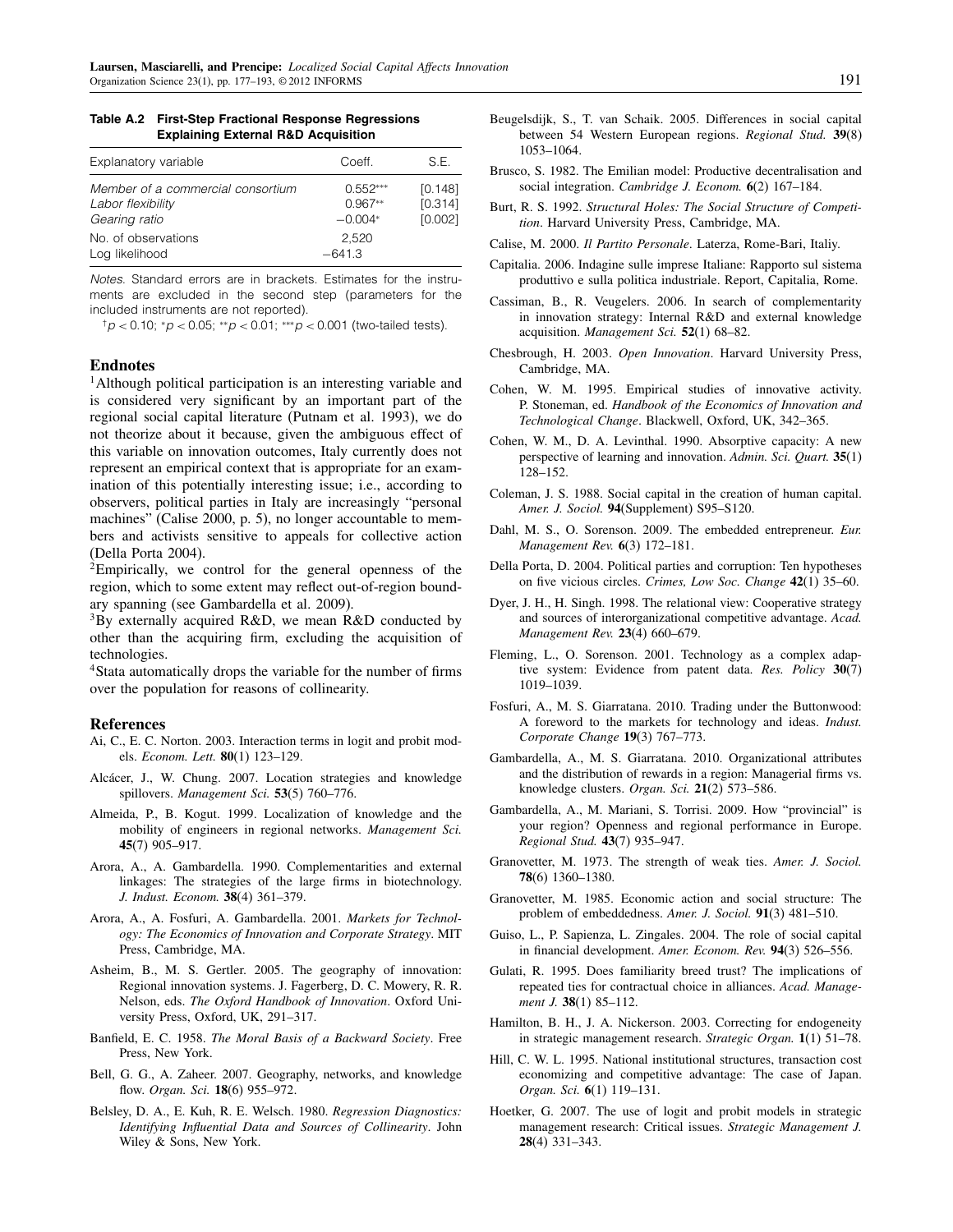- Jacobs, J. 1961. *The Death and Life of Great American Cities*. Random House, New York.
- Jacobs, J. 1969. *The Economy of Cities*. Random House, New York.
- Jaffe, A. B., M. Trajtenberg, R. Henderson. 1993. Geographic localization of knowledge spillovers as evidenced by patent citations. *Quart. J. Econom.* 108(3) 577–598.
- Kalnins, A., W. Chung. 2006. Social capital, geography, and survival: Gujarati immigrant entrepreneurs in the U.S. lodging industry. *Management Sci.* 52(2) 233–247.
- Knack, S., P. Keefer. 1997. Does social capital have an economic payoff? A cross-country investigation. *Quart. J. Econom.* 112(4) 1251–1288.
- Kogut, B., U. Zander. 1996. What firms do? Coordination, identity, and learning. *Organ. Sci.* 7(5) 502–518.
- La Porta, R., F. Lopez-de-Silanes, A. Shleifer, R. W. Vishny. 1997. Legal determinants of external finance. *J. Finance* 52(3) 1131–1150.
- Landry, R., N. Amara, M. Lamari. 2002. Does social capital determine innovation? To what extent? *Tech. Forecasting Soc. Change* 69(7) 681–701.
- Lane, P. J., M. Lubatkin. 1998. Relative absorptive capacity and interorganizational learning. *Strategic Management J.* 19(5) 461–477.
- Larson, A. 1992. Network dyads in entrepreneurial settings: A study of the governance of exchange relationships. *Admin. Sci. Quart.* 37(1) 76–104.
- Laursen, K., A. J. Salter. 2006. Open for innovation: The role of openness in explaining innovative performance among UK manufacturing firms. *Strategic Management J.* 27(2) 131–150.
- Lindenberg, S. 1996. Constitutionalism versus relationalism: Two views of rational choice sociology. J. Clark, ed. *James S. Coleman*. Falmer Press, London, 299–312.
- Lundvall, B.-Å., ed. 1992. *National Systems of Innovation: Towards a Theory of Innovation and Interactive Learning*. Pinter Publishers, London.
- Marshall, A. 1890. *Principles of Economics*, 1st ed. Macmillan and Co., London.
- McGahan, A. M, M. E. Porter. 1997. How much does industry matter, really? *Strategic Management J.* 18(Special issue) 15–30.
- Morgan, K. 2004. The exaggerated death of geography: Learning, proximity and territorial innovation systems. *J. Econom. Geography* 4(1) 3–21.
- Nahapiet, J., S. Ghoshal. 1998. Social capital, intellectual capital, and the organizational advantage. *Acad. Management Rev.* 23(2) 242–266.
- Nelson, R. R., S. G. Winter. 1982. *An Evolutionary Theory of Economic Change*. Harvard University Press, Cambridge, MA.
- North, D. C. 1989. Institutions and economic growth: An historical introduction. *World Dev.* 17(9) 1319–1332.
- Norton, E. C., H. Wang, C. Ai. 2004. Computing interaction effects and standard errors in logit and probit models. *Stata J.* 4(2) 154–167.
- Owen-Smith, J., W. W. Powell. 2004. Knowledge networks as channels and conduits: The effects of spillovers in the Boston biotechnology community. *Organ. Sci.* 15(1) 5–21.
- Oxley, J. E. 1997. Appropriability hazards and governance in strategic alliances: A transaction cost approach. *J. Law, Econom., Organ.* 13(2) 387–409.
- Papke, L. E., J. M. Wooldridge. 1996. Econometric methods for fractional response variables with an application to 401(k) plan participation rates. *J. Appl. Econometrics* 11(6) 619–632.
- Pavitt, K. L. R. 1984. Sectoral patterns of technical change: Towards a taxonomy and a theory. *Res. Policy* 13(6) 343–373.
- Piore, M. J., C. F. Sabel. 1984. *The Second Industrial Divide: Possibilities for Prosperity*. Basic Books, New York.
- Pisano, G. P. 1990. The R&D boundaries of the firm: An empirical analysis. *Admin. Sci. Quart.* 35(1) 153–176.
- Podsakoff, P. M., D. W. Organ. 1986. Self-reports in organizational research: Problems and prospects. *J. Management* 12(4) 531–544.
- Porter, M. E. 1990. *The Comparative Advantage of Nations*. Free Press, New York.
- Portes, A. 1998. Social capital: Its origins and applications in modern sociology. *Annual Rev. Sociol.* 24 1–24.
- Portes, A., P. Landolt. 1996. The downside of social capital. *Amer. Prospect* 26(May–June) 18–21.
- Putnam, R. D. 2000. *Bowling Alone: The Collapse and Revival of American Community*. Simon & Schuster, New York.
- Putnam, R. D., R. Leonardi, R. Y. Nanetti. 1993. *Making Democracy Work: Civic Traditions in Modern Italy*. Princeton University Press, Princeton, NJ.
- Ring, P. S., A. H. van de Ven. 1994. Developmental processes of cooperative interorganizational relationships. *Acad. Management Rev.* 19(1) 90–118.
- Robins, J., M. F. Wiersema. 1995. A resource-based approach to the multibusiness firm: Empirical analysis of portfolio interrelationships and corporate financial performance. *Strategic Management J.* 16(4) 277–299.
- Romanelli, E., O. M. Khessina. 2005. Regional industrial identity: Cluster configurations and economic development. *Organ. Sci.* 16(4) 344–358.
- Rosenkopf, L., P. Almeida. 2003. Overcoming local search through alliances and mobility. *Management Sci.* 49(6) 751–766.
- Rosenkopf, L., A. Nerkar. 2001. Beyond local research: Boundaryspanning, exploration, and impact in the optical disk industry. *Strategic Management J.* 22(4) 287–306.
- Rosenthal, S. S., W. C. Strange. 2003. Geography, industrial organization, and agglomeration. *Rev. Econom. Statist.* 85(2) 377–393.
- Rothaermel, F. T., M. T. Alexandre. 2009. Ambidexterity in technology sourcing: The moderating role of absorptive capacity. *Organ. Sci.* 20(4) 759–780.
- Rothwell, R., C. Freeman, A. Horlsey, V. T. P. Jervis, A. B. Robertson, J. Townsend. 1974. SAPPHO updated—Project SAPPHO phase II. *Res. Policy* 3(3) 258–291.
- Salancik, G. R., J. Pfeffer. 1977. An examination of need-satisfaction models of job attitudes. *Admin. Sci. Quart.* 22(3) 427–456.
- Saxenian, A. 1994. *Regional Advantage: Culture and Competition in Silicon Valley and Route 128*. Harvard University Press, Cambridge, MA.
- Schmidt, T. 2010. Absorptive capacity—One size fits all? *Managerial Decision Econom.* 31(1) 1–18.
- Shan, W., G. Walker, B. Kogut. 1994. Interfirm cooperation and startup innovation in the biotechnology industry. *Strategic Management J.* 15(5) 387–394.
- Slater, S. F., J. C. Narver. 1994. Does competitive environment moderate market orientation-performance relationship? *J. Marketing* 58(1) 46–55.